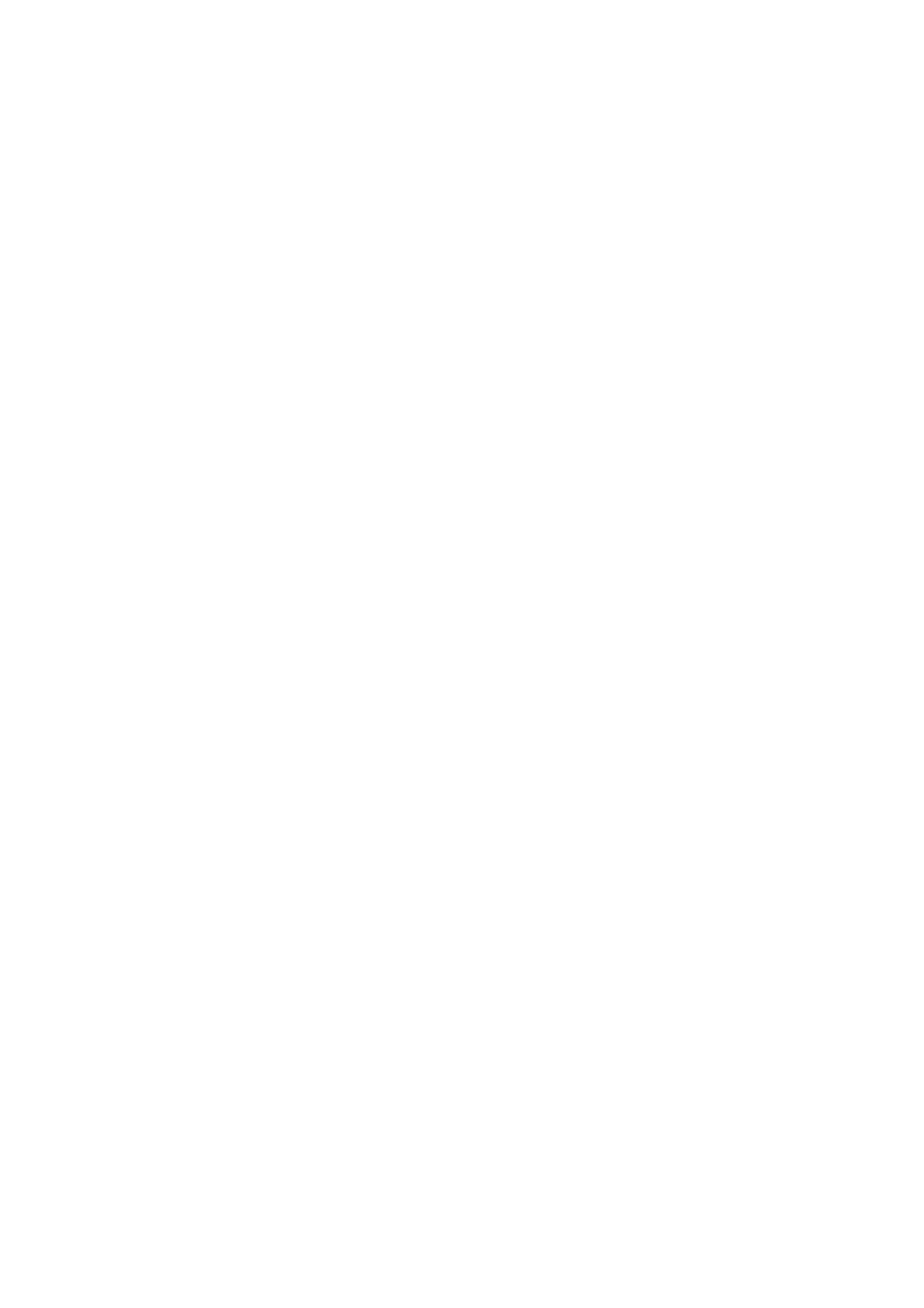#### **LOTS FOR NEXT AUCTION**

Lots for the next auction should be sent as soon as possible. You may hand in lots at this auction or send to us direct at 4 SUSSEX STREET, RHYL LL18 1SG. Alternatively you can hand the coins direct to me *(Bruce Goulborn)* at either the *Huddersfield Coin Fair* or *Birmingham Coin Fair* (held at the National Motor Cycle Centre) or to *Mr R Powell at Nantwich Collectables,* Shop 9 The Arcade, Dagfields, Crewe Road, Nantwich, CW5 7LE (tel: 01270 842222. To arrange this please call in advance on 01492 440763. To arrange this please call in advance or we can arrange to come to you.

#### **BIDS**

You can bid by telephone on 01492 440763 10am – 9pm until the Wednesday before the sale. You can send bids by email on croydoncoinauction@hotmail.com or via the website www.croydoncoinauctions.com. Postal bids are also welcome, to:

> CROYDON COIN AUCTION, 4 SUSSEX STREET, RHYL LL18 1SG

POSTAL BIDS TO BE SENT AS EARLY AS POSSIBLE.

Bidding steps are at the auctioneer's discretion.

Steps are normally - £2 up to £30 £5 up to  $£100$  $£10$  up to £500  $£25$  up to  $£1000$ £50 over £1000

If two equal bids are received the first to arrive will be successful.

#### **RESULTS OF THE AUCTION**

Invoices will be posted or emailed as soon as possible. If you wish to join our internet mailing list please contact us croydoncoinauctions@hotmail.com

#### **WEBSITE PICTURES**

The illustrations will be available on the website by the time you receive the catalogue for the current auction.

#### **PAYMENT**

Payment can be made by cash, cheque or personal debit card. **Credit card and business debit cards will not be accepted**. All payments must be made in Pounds Sterling GBP.

# **BUYERS PREMIUM OF ONLY 15%**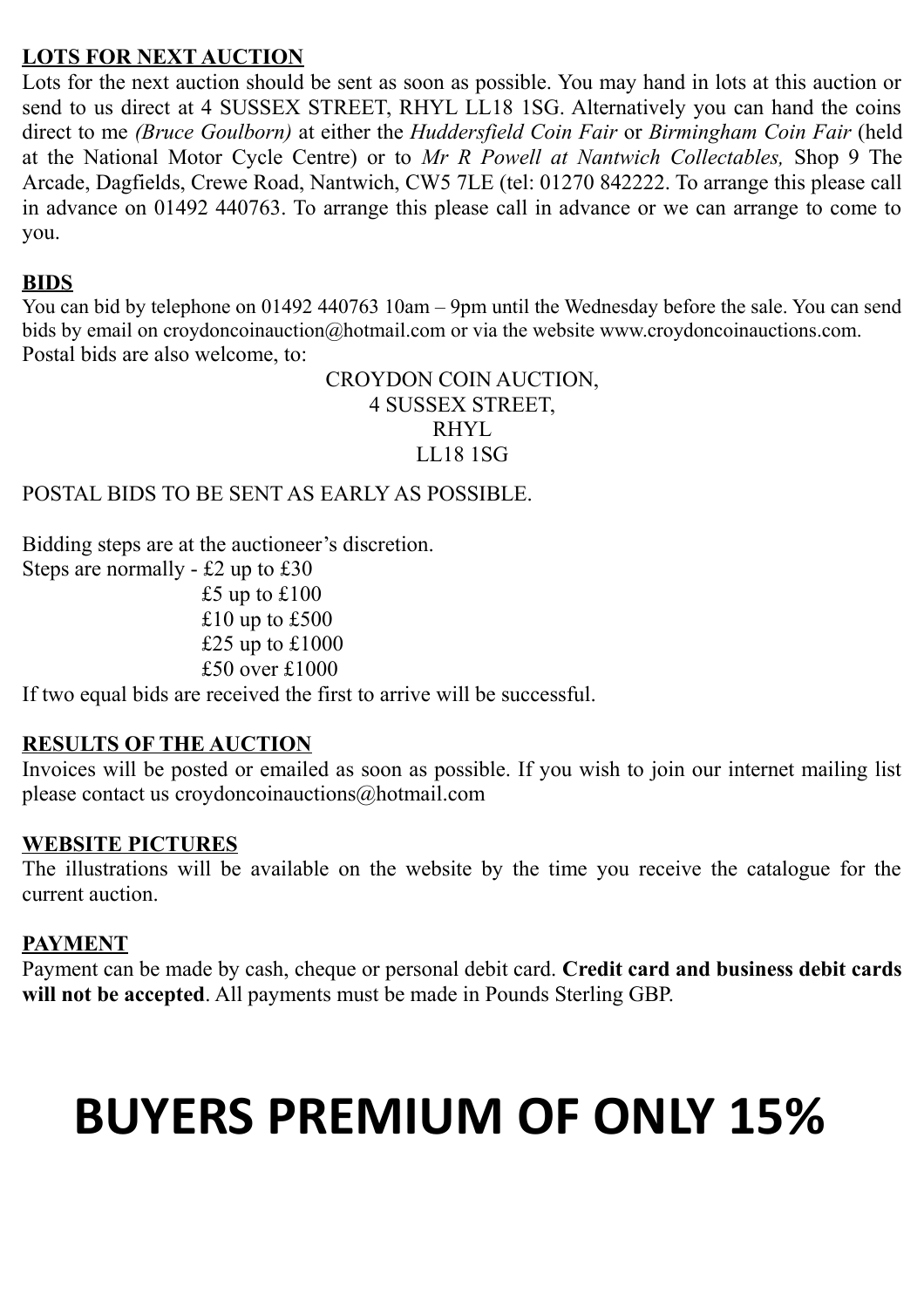- 1. The highest bidder shall be the buyer and the auctioneer's decision is final in any dispute.
- 2. The auctioneer has absolute discretion to divide, combine or withdraw lots, to refuse bids and to regulate the bidding.
- 3. All lots put up for sale are subject (a) to any reserve imposed by the seller and (b) to the right of the seller to bid personally or through any other person.
- 4. All grading and description of lots will be undertaken by the auctioneer. Each lot is believed genuine (unless stated) but should any lot prove not to be as described the purchaser may return the lot in its original condition within 15 days of the sale. Purchasers having attended the viewing day or auction itself may not subsequently reject any lot by reason of its grade or otherwise unless the item is not genuine, or has been altered so as to deceive. Bulk lots cannot be returned. What constitutes a bulk lot is determined by the auctioneer.
- 5. Where notice of rejection has not been given (by telephone, recorded/registered post) within 15 days of the sale then the item is considered sold. **Email is not secure and is used at the buyer's risk - proof of sending will not be taken as proof of delivery.** Safety and costs of return are at the purchaser's risk and registered post should be used.
- 6. Lots described with defects may not be rejected due to these defects.
- 7. We seek to stress that the practices and etiquette of sale by auction are different from those relevant to sale by private treaty. Items in this auction are not sold 'on approval'. Bidders should be certain of the nature of each lot before bidding. We do not refund postal charges.
- 8. We do not accept the return of single lots, if, were we to re-enter them, we would use exactly the same description as we did initially. Where single coins are offered in 3<sup>rd</sup> party grading company's holders e.g. PCGS, NGC, LCGS etc. we will not accept the return of such lots, where we have described them as graded by the  $3<sup>rd</sup>$  party graders.
- 9. Buyers must satisfy themselves as to the accuracy of their purchases at the time of viewing and/or delivery. The auctioneers will not be responsible for any discrepancy after the lot(s) have left their custody.
- 10. Successful postal bidders will receive a statement of account as soon as possible after the sale. The full remittance including delivery charges should be forwarded within 5 days. The lots will then be forwarded by the auctioneers on approval unless payment is late (please review conditions 4 and 5 for time limits). Cheques from new clients will need to be cleared. Please allow 7 days.
- 11. The auctioneers act only as agents between the vendor and purchaser and will not be liable for any dispute which may arise between them,
- 12. Any person bidding for a third party will be fully liable for any purchases.
- 13. Lots purchased by overseas clients will be sent with a full customs declaration and it is the client's responsibility to ensure that the regulations of his/her own country are complied with.
- 14. No lots may be removed from the saleroom until they are paid for. All lots purchased at the sale should be removed on the same day. Cheques must be cleared before removal, unless prior arrangements have been made.
- 15. Accounts are rendered in GBP (Pounds Sterling) only.
- 16. BY MAKING A BID THE BUYER ACKNOWLEDGES HIS ACCEPTANCE OF THESE CONDITIONS AND IS BOUND BY THEM. These conditions of sale are current at the time of publication. E&O Excepted. The latest version of our conditions of sale is available on the website. The auctioneers reserve the right to add to or adjust the conditions.

#### **CHARGES**

POSTAL: Lots will be sent by special delivery, recorded delivery or with a certificate of posting for lower value lots.

Postal Bids to – CROYDON COIN AUCTIONS, 4 SUSSEX ST, RHYL LL18 1SG. Please let us have your bids in strict lot order as early as possible.

If you wish to limit your total spending please mark your bid sheet clearly. Either / Or bids accepted (E.G. Either lot 123 at £32 or Lot 321 at £28) Obviously the 'or' bid must be on a higher lot number. Please make your intentions clear.

PLEASE ENSURE THAT ALL FIGURES ARE CLEAR AND THAT YOU HAVE BID ON THE CORRECT LOT NUMBER. All sales are final on the fall of the hammer.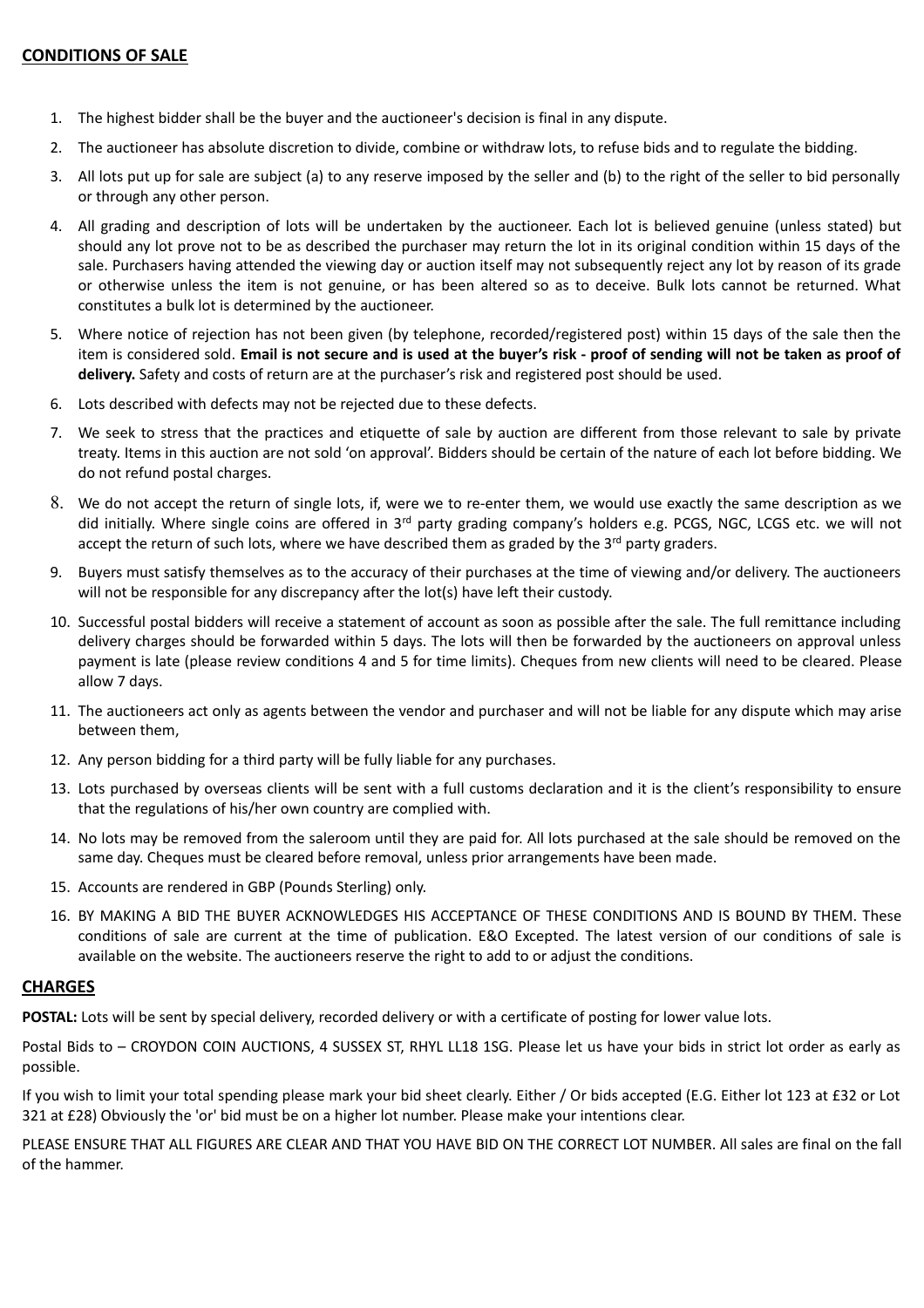| <b>Lot Number</b> | Est    | <b>Type</b>    | Description                                                                                                                        |
|-------------------|--------|----------------|------------------------------------------------------------------------------------------------------------------------------------|
| 1                 | 250    | $1/3$ $1/4d$   | 1844 lustrous UNC or nr so -see website photo                                                                                      |
| 2                 | 26     | 1/4d           | 1673 a little obv corrosion AF 1675, fair 1694 VG 1902 1/3 1/4 lustrous UNC 1913 1/3 1/4d<br>lustre AUNC                           |
| 3                 | 18     | 1/4d           | 1719 NF, 1821 GEF sek, 1822 F seb, 1894 F-GF 1895 OH MT EF, 1896 MT smoby dent owise<br>EF, 1897 MT GVF-EF                         |
| 4                 | 25     | 1/4d           | 1799 light tone EF, 1840, 1843 NUF, 1856 R/ER                                                                                      |
| 5                 | 40     | 1/4d           | 1825 toned with underlying lustre AUNC                                                                                             |
| 6                 | 10     | 1/4d           | 1849 Fair 1895YH F-GF verd spots                                                                                                   |
| 7                 | 40     | 1/4d           | Vic YH 1860-68 (no 63), 1872-4H, 1878-81, 1881H-7, 1891, 1893-4 gen F or better 1875H EF<br>lustre and 1882H EF                    |
| 8                 | $10\,$ | 1/4d           | Vic OH 1895-01, 1895 EF lustre traces, 1896,97 VF 1898 VF obv scrs, 1899 F, 1900 VF, 1901x4<br>VFx2 GFx2                           |
| 9                 | 20     | 1/4d           | Edward VII 1902 F and VF 1903 EF 2 VF 1904 GFx2, VF, 1905 GF-VF, 1906 EF - VF, 1907 GF-VF,<br>1908 VF-GF, 1909 F-GF 1910 GF-VF     |
| 10                | 12     | 1/4d           | George V 52, GVI 16, Eliz 4 gen VF or better 1921 lustrous UNC, 1926 EF lustre, 1928 AUNC<br>lustrous, 1931 lustrous GEF, 1956 NEF |
| 11                | 16     | 1/2d           | 1723x2 NF and NF-F                                                                                                                 |
| 12                | 375    | 1/2d           | 1805 Pattern bronzed Proof FDC or nr so - see website photo                                                                        |
| 13                | 45     | 1/4d           | 1903-10 MT EF or better, a pleasing group(8)                                                                                       |
| 14                | 110    | 1/2d           | 1903-10 EF or better, some with substantial lustre (8)                                                                             |
| 15                | 22     | 1/2d           | 1924 lustrous UNC                                                                                                                  |
| 16                | 22     | 1/2d           | 1925 1st obv lustre UNC or nr so and 1952 lustrous AUNC                                                                            |
|                   |        |                | 1841 no Colon EF lustre                                                                                                            |
| 17                | 45     | 1 <sub>d</sub> |                                                                                                                                    |
| 18                | 65     | 1 <sub>d</sub> | 1848/7 AUNC, substantial lustre with 1 or 2 v minor surf mks                                                                       |
| 19                | 50     | 1d             | 1854 OT date double struck, UNC or virt so lustre                                                                                  |
| $20\,$            | 50     | 1d             | 1857 PT, light tone, some v minor surf mks GEF-AUNC                                                                                |
| 21                | 50     | 1d             | 1858/3 OT AEF-EF light tone tiny rimnick                                                                                           |
| 22                | 45     | 1d             | 1858/7 EF light tone, 1 or 2 tiny surf mks                                                                                         |
| 23                | 25     | 1d             | 1858 OT EF with lustre traces, sl rev discolour                                                                                    |
| 24                | 50     | 1 <sub>d</sub> | 1858 no ww GEF lustre                                                                                                              |
| 25                | 55     | 1 <sub>d</sub> | 1858 OT AUNC with lustre                                                                                                           |
| 26                | 105    | 1 <sub>d</sub> | 1858 8/3 or 2 stabbed ICGS 82                                                                                                      |
| 27                | 12     | 1 <sub>d</sub> | 1797 F-GF, NF and fair 1826 F-GF (4)                                                                                               |
| $28\,$            | 24     | 1 <sub>d</sub> | 1858 OT a few h'lines toned NEF                                                                                                    |
|                   |        |                |                                                                                                                                    |
| 29                | 25     | 1d             | 1901 lustrous UNC x2                                                                                                               |
| 30                | 25     | 1 <sub>d</sub> | 1901 lustrous UNC x2                                                                                                               |
| 31                | 120    | 1d             | 1903, 1904 both AUNC with good lustre 1908, 1909 AUNC with lustre                                                                  |
| 32                | 50     | 1 <sub>d</sub> | 1905, 1906 UNC or nr so with lustre 1907 AUNC sl lustre, 1910 toned                                                                |
| 33                | 30     | 1 <sub>d</sub> | 1914 lustre EF, 1930 lustrous Unc 1949 virt BU 1885 NVF cleand                                                                     |
| 34                | 60     | 1 <sub>d</sub> | 1922 BU or nr so - see website photo                                                                                               |
| 35                | 25     | 1 <sub>d</sub> | 1931 carbon spot on rev o'wise BU or nr so                                                                                         |
| 36                | 50     | 2d             | 1797 cartwheel VF                                                                                                                  |
| 37                | 28     | 2d             | 1797 cartwheel x2 F 1797 1d F                                                                                                      |
| 38                | 40     | 2d             | 1797 cartwheel VF seb                                                                                                              |
| 39                | 120    | sil 3d         | 1903 AEF light tone, 1904 GEF, 1905, 1906, 1907, 1908, 1909 EF, 1910 GEF                                                           |
| 40                | 6      | sil 3d         | 1920 EF 1923 1/- F-GF                                                                                                              |
| 41                | 300    | br 3d          | 1949 lustrous UNC - see website photo                                                                                              |
| 42                | 35     | 6d             | 1757 F 1887 JH shield VF-GVF, 1891 EF tiny obv scr 1952 VF                                                                         |
|                   |        |                |                                                                                                                                    |
| 43                | 225    | 6d             | 1831slabbed NGC MS64 choice UNC - see website photo                                                                                |
| 44                | 225    | 6d             | 1831 light tone UNC and lustrous                                                                                                   |
| 45                | 225    | 6d             | 1893 Proof FDC or nr so - see website photo                                                                                        |
| 46                | 25     | 6d             | 1903 GVF 1904 dark VF, 1907 VF-GVF                                                                                                 |
| 47                | 55     | 6d             | 1905 light tone EF, 1906 light tone EF or nr so                                                                                    |
| 48                | 80     | 6d             | 1908 lustrous GEF, 1909 lustrous GEF smobv scrs 1910 lustrous AUNC                                                                 |
| 49                | 40     | $1/-$          | 1723 SSC GF-VF                                                                                                                     |
| 50                | 65     | $1/-$          | 1787 NEF                                                                                                                           |
| 51                | 8      | $1/-$          | 1816 F - VF                                                                                                                        |
| 52                | 15     | $1/-$          | 1887JH darktone EF, 1900 F, 1918 NEF, sm scr to obv and surf mks, 1921 VF-NEF                                                      |
| 53                | 100    | $1/-$          | 1903 toned GVF -NEF, 1907 toned GVF, 1908 nef 1909 VF-GVF some toning                                                              |
| 54                | 35     | $1/-$          | 1904 GVF-NEF toned                                                                                                                 |
| 55                | 50     | $1/-$          | 1906EF - GEF                                                                                                                       |
| 56                | 30     | $1/-$          | 1910 AEF - EF                                                                                                                      |
|                   |        |                |                                                                                                                                    |
| 57                | 100    | $2/-$          | 1849NEF sl obv surf mks                                                                                                            |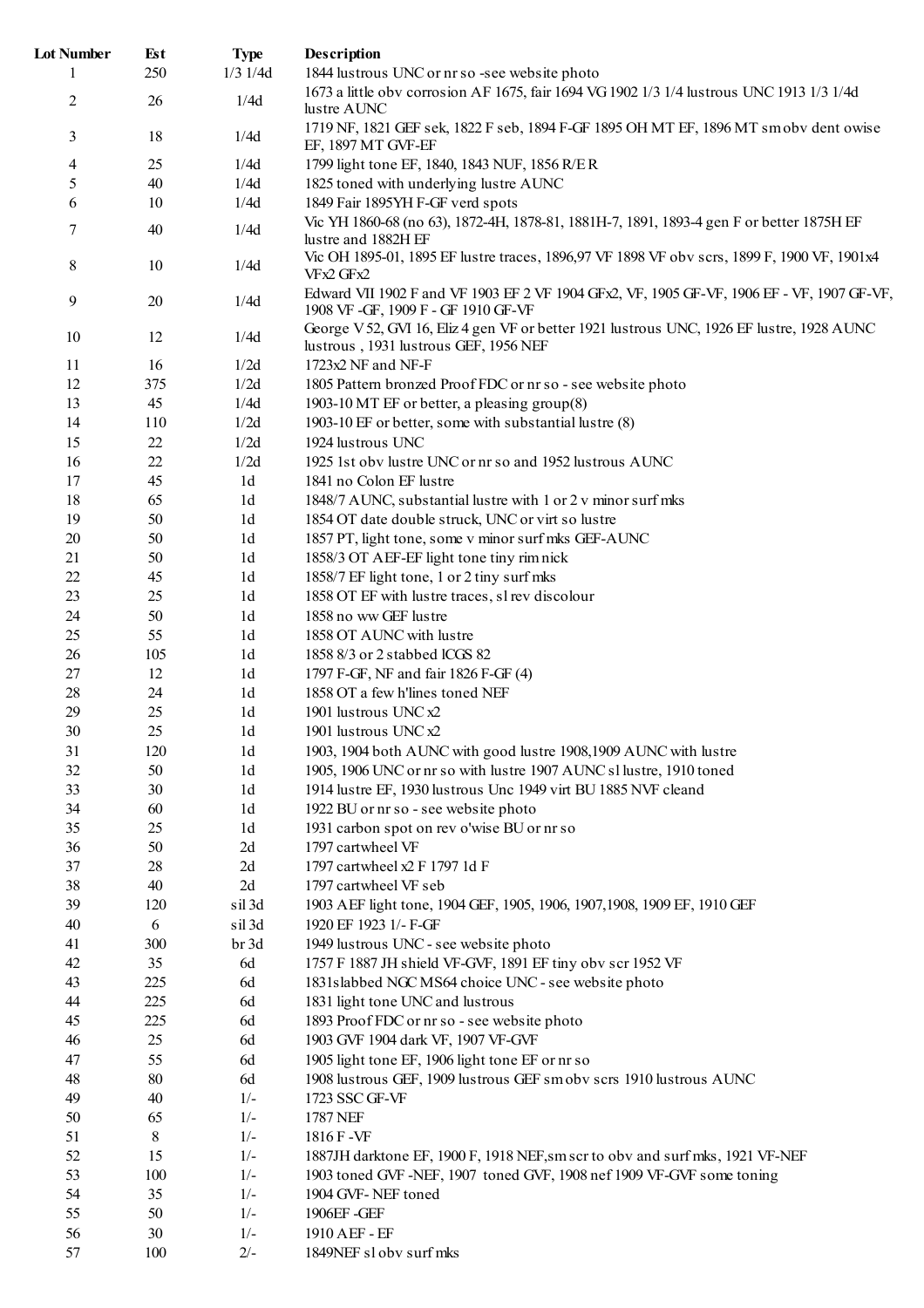| <b>Lot Number</b> | Est  | <b>Type</b>               | <b>Description</b>                                                                                                                                                                                                |
|-------------------|------|---------------------------|-------------------------------------------------------------------------------------------------------------------------------------------------------------------------------------------------------------------|
| 58                | 25   | $2/-$                     | 1887 JH EF with lustre                                                                                                                                                                                            |
| 59                | 22   | $2/-$                     | 1887 JH AEF-EF                                                                                                                                                                                                    |
| 60                | 50   | $2/-$                     | 1903 VF sl spotty rev, 1906 GVF-EF uneven toning                                                                                                                                                                  |
| 61                | 75   | $2/-$                     | 1907 GVF-EF light tone                                                                                                                                                                                            |
| 62                | 45   | $2/-$                     | 1910 GVF-NEF                                                                                                                                                                                                      |
| 63                | 100  | 2/6                       | <b>1817 BH NEF</b>                                                                                                                                                                                                |
| 64                | 22   | 2/6                       | 1823 VF scr on neck                                                                                                                                                                                               |
| 65                | 48   | 2/6                       | 1825 VF                                                                                                                                                                                                           |
| 66                | 900  | 2/6                       | 1849 large date sm light scr on shield lustrous UNC or nr so-see website photo                                                                                                                                    |
|                   |      |                           |                                                                                                                                                                                                                   |
| 67                | 48   | 2/6                       | 1889 AEF-EF                                                                                                                                                                                                       |
| 68                | 45   | 2/6                       | 1889 AEF-EF                                                                                                                                                                                                       |
| 69                | 75   | 2/6                       | 1906 NEF obv surf mks                                                                                                                                                                                             |
| 70                | 65   | 2/6                       | 1910 AEF-EF                                                                                                                                                                                                       |
| 71                | 48   | 2/6                       | 1914 VF-EF heavily toned rev, 1915 lustrous UNC or nr so                                                                                                                                                          |
| 72                | 22   | 2/6                       | 1919 VF-NEF                                                                                                                                                                                                       |
| 73                | 20   | 2/6                       | 1920 VF-NEF                                                                                                                                                                                                       |
| 74                | 60   | $4/-$                     | 1887R mior obv surf mks, lustrous UNC virt BU                                                                                                                                                                     |
| 75                | 42   | $4/-$                     | 1889 EF a little dirt to rev                                                                                                                                                                                      |
| 76                | 100  | $5/-$                     | 1696 NF-f, 1889 VF-GVF, 1820 F-GF 1821 F-GF                                                                                                                                                                       |
| 77                | 110  | 4/9                       | 1795 Spanish American Doll, oval c/mk of George III - '2 heads not better than 1' hence 4/9d<br>AF - see website photo                                                                                            |
| 78                | 110  | $5/-$                     | 1679 F-GF                                                                                                                                                                                                         |
| 79                | 600  | <b>B</b> of <b>E</b> Doll | 1804 Bk of EDoll top leaf to the centre of 'E' no stop after 'REX' light toned gem UNC or nr<br>so - see website photo                                                                                            |
| 80                | 40   | $5/-$                     | 1819 LIX surf mks GVF                                                                                                                                                                                             |
| 81                | 40   | $5/-$                     | 1821 scrs to obv owise VF                                                                                                                                                                                         |
| 82                | 175  | $5/-$                     | 1845 NEF (poss cleaned) - see website photo                                                                                                                                                                       |
| 83                | 100  | $5/-$                     | 1889, 1897 both F, 1935 Ef, 2 1937 EF, 1953 EF 1960 x3 UNC or nr so, 1965 BU, 1890 4/- EF                                                                                                                         |
| 84                | 75   | $5/-$                     | 1890 EF-GEF                                                                                                                                                                                                       |
| 85                | 1500 | $5/-$                     | 1887 Proof FDC or nr so, uniform light tone with v minor surf mks to obv-see website<br>photo                                                                                                                     |
| 86                | 3200 | $5/-$                     | 1934 lustrous UNC or near so - see website photo                                                                                                                                                                  |
| 87                | 350  | Maundy                    | 1727 light tone gen EF or nr so                                                                                                                                                                                   |
| 88                | 450  | Maundy                    | 1792 'wire' set EF - see website photo                                                                                                                                                                            |
| 89                | 300  | Maundy                    | 1880 BU or nr so in original dated case - see website photo                                                                                                                                                       |
| 90                | 130  | Maundy                    | 1889 BU or nr so in modern red box-see website photo                                                                                                                                                              |
| 91                | 120  | Maundy                    | Set 2011 BU in modern red box                                                                                                                                                                                     |
| 92                | 100  | Hammered                  | Richard thought to be a Crusades coin-see website photo                                                                                                                                                           |
| 93                | 12   | Hammered                  | EdwardI 1d F                                                                                                                                                                                                      |
| 94                | 10   | Hammered                  | Henry III cut 1/2d and 1/4d (4)                                                                                                                                                                                   |
| 95                | 50   | Hammered                  | Group of 8 mainly low grade 1d and a further $7 \text{ cut}$ - worth a look (15)                                                                                                                                  |
| 96                | 420  | Hammered                  | S2482 1/- Edward VI VF - see website photo                                                                                                                                                                        |
|                   |      |                           |                                                                                                                                                                                                                   |
| 97                | 1200 | <b>Medallions</b>         | Kings and Queens of England set Ae by Dassier, housed in a Westminster presentation<br>case E526 cat £2600 EF. This is a well matched set and generally EF. This seldomcome on<br>the market. - see website photo |
| 98                | 30   | Medallions                | 1731 Kings and Queens of England by Dassier Henry II VF and one large modern<br>1767 Dutch Calendar Br 35mm NF-F 1859 Handel's Centenary Festival Ae 51 mm by Taylor                                              |
| 99                | 75   | Medallions                | E15247 Feb, 1872 recovery of Health by Pr of Wales by Ottley 54mm WM VF-GVF RR<br>BHM2925, Statue of Francis Drake E1697 Ae 53mm by Boeham VF rim nick, 1907 Roayl Visit                                          |
|                   |      |                           | to Cardiff Docks E1900 Ae52mm sl edgy GVF Lord Nelson's Flagship 1897 Ae 37mm GVF-EF<br>E1813, Bath Council Token Ar 32mm NF, 1847 J Lind WM (8)                                                                  |
| 100               | 14   | Medallions                | 2 Communion tokens WM, one dated 1843                                                                                                                                                                             |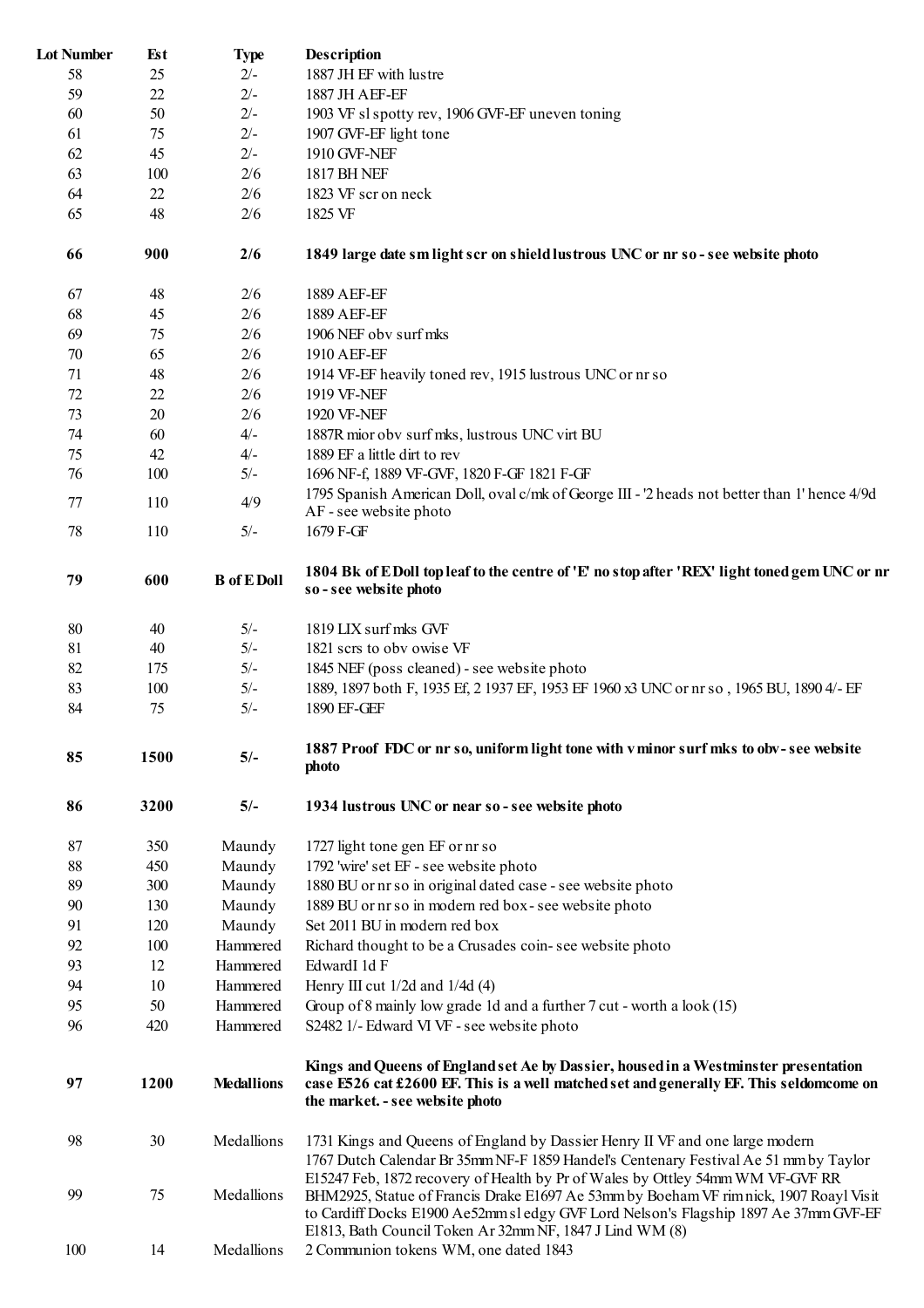| <b>Lot Number</b> | Est       | <b>Type</b>        | <b>Description</b>                                                                                                                                                                                                                                                      |
|-------------------|-----------|--------------------|-------------------------------------------------------------------------------------------------------------------------------------------------------------------------------------------------------------------------------------------------------------------------|
| 101               | 20        | Medallions         | Pub token Standish NF, Plymouth Coffee House Ae VF, Smallest Man c1884, Lincoln library<br>Ticket Ae 45mm VF, 1936 RAF Royal Tournament Ae 36mm toned EF, Military soccer medal,<br>Ae 33mm and 2 modern Exhibitions                                                    |
| 102               | 24        | Medallions         | 1897 Jubillee WM 38mm, pierced, F, 1902 Coronation Newcastle upon Tyne Council Ae<br>38mm eb VF 1902 Corronation by Fuchs 39mm E1870 F-NvF another Ae 36mm toned EF eb,                                                                                                 |
| 103               | 10        | Medallions         | another Ae 38mm EF(5)<br>1899 Earl's Crt Big Wheel Ae 32mm by Spink BHM3648 toned EF Ally Slopers Club token Ae<br>30mm pierced EF Munster Cathedral WM 36mm EF                                                                                                         |
| 104               | 10        | Medallions         | 3 Edinburgh University Prize Medals dated 1900, 1904 and 1908 Ae and 3 Military Football<br>prizes Ae $(6)$                                                                                                                                                             |
| 105               | 40        | Medallions         | 2 1902 Coronation Edward Vii Ae 56mm by de Saulles GVF-NEF some surface mks, 1840<br>Death of J Princep BHM 1967 Ae 49mm RRR VF cleaned                                                                                                                                 |
| 106               | 35        | Medallions         | 51 including 1924 Brit Empire Exhib in oringinal sleeve Ae 26mm UNC, another BHM4190 Ae<br>38mm by Gaunt, EF, 1919 Schoolprize EF, 1949 Lands End motor cycle trial Ae 33mm EF Birth<br>Deaths and Marriages Centenary Ar 32mm in coi                                   |
| 107               | 10        | Medallions         | 1934 Croydon Camera Club Exhib NEF Ae 35mm Nursing Merit Award by Gravesend<br>Hospital Ae 37mm VF, Utd Hospital's swimming clubs award Ae 50mm toned AEF<br>Bournemouth Bakers Exhib 50mm EF Pierced                                                                   |
| 108               | 22        | Medallions         | 2 1935 Silver Jubilee Medallions Ar 32mm in coi by Metcalfe EF and NEF                                                                                                                                                                                                  |
| 109               | 12        | Medallions         | 1954 Churchill 80th Birthday E2093 Ae 37mm toned NEF and a Brazilian coin                                                                                                                                                                                               |
| 110               | 10        | Medallions         | 1969 Prince of Wales Investiture BR (6) UNC                                                                                                                                                                                                                             |
| 111               | 30        | Medallions         | 1969 Prince of Wales Investiture UNC toned AR in coi                                                                                                                                                                                                                    |
| 112               | 65        | Medallions         |                                                                                                                                                                                                                                                                         |
| 113               | 70        | Medallions         | 1972 Battle of Waterloo Ar by Pinches incoi and a Spanish medallion - see website photo Far East Ae 52mm NF, Italy Religious pb47mm perced F, Dutch 'Nickel' u/d 55mm France<br>Napoleian Ae gilt on loop for wearing 40mm, 1916 German Ae 38mm toned VF, 1810 Visit to |
|                   |           |                    | France by Prince Ferdinand Ae 32mm GVF, 40th Anniversary 1992 JA Comeniu 40mm Ar                                                                                                                                                                                        |
| 114               | 30        | Medallions         | UNC<br>1931 Messageries Maritines with Georges Philipper Ar 66mm toned EF                                                                                                                                                                                               |
| 115               | 160       | Medallions         | Indian Tribal 10 Silver Proof FDC all approx crown size                                                                                                                                                                                                                 |
| 116               | 550       | <b>Medallions</b>  | World 36 Silver Proof on 1st day covers c1oz+                                                                                                                                                                                                                           |
| 117               | 15        | Ancient            | China bronze 'Ghost face money' Gui Lian Qian Ae 400-255 BC                                                                                                                                                                                                             |
| 118               | 10        | Ancient            | 2 widows mites 1st century Ae                                                                                                                                                                                                                                           |
| 119               | 12        | Ancient            | GreekIonia silver, 1/12 stater lion head and star ornament 6th CBCF                                                                                                                                                                                                     |
| 120               | 10        | Ancient            | Mysia-Kyzikos silver obol 480-450BC F-GF                                                                                                                                                                                                                                |
| 121               | 15        | Ancient            | India Gadhaija Paisa Ar unit c1022-1135 AD GF                                                                                                                                                                                                                           |
| 122               | 15        | Ancient            | Celtic Bronze Ring money 3rd -2nd C BC (2)                                                                                                                                                                                                                              |
| 123               | 15        | Ancient            | Celtic Bronze Ring money 3rd -2nd C BC (2)                                                                                                                                                                                                                              |
| 124               | 15        | Ancient            | Celtic Bronze Ring money 3rd -2nd C BC (2) -see website photo                                                                                                                                                                                                           |
| 125               | 25        | Ancient            | Phillip Augustus Denier 1180-1223 Ar Fair                                                                                                                                                                                                                               |
| 126               | 17        | Misc               | 1799 1/4 VF obv verd, 1831 f, 1903 3d F 18514d Fair -NF, 1926 ME 6d NEF                                                                                                                                                                                                 |
| 127               | 30        | Misc               | 1887 6d shield enamelled rev (6 colours)F 1837 Maundy 1d light tone UNC or nr so                                                                                                                                                                                        |
| 128               | 25        | Misc               | 1843 Sov wt NF, 1842 Grendon 1/2d NEF-EF N Borneo 1903 2 1/2c VF + Tunisia 1914 2 Fr VF,<br>1812 Success to the Cornish Mines 1d F                                                                                                                                      |
| 129               | 10        | Misc               | Artificial Respiration C'ships Ladies 1951 Winners Plaque + one other                                                                                                                                                                                                   |
| 130               | 40        | Misc               | Enamelled 1922 2/- pendant + 1873 French 5Fr T+GWU 1989 Centenary WM 50mm in coi<br>WW1 Trench taken re kings African Rifles struck on rev of German E Africa 1/4 Rupee, St                                                                                             |
| 131               |           |                    | Dunstans Billiard Fund in coi Ae 30mm                                                                                                                                                                                                                                   |
|                   | 7         | Misc               | 1772 silver coin brooch, Cornwall copy 1d token $+2$ foreign                                                                                                                                                                                                            |
| 132<br>133        | 160<br>40 | Medallions<br>Misc | Indian Tribal Art, Set of 10 Silver Proof, FDC as issued<br>Album of 24 5/- 1972-81, 1971 USA Dollar Kennedy 1/2 Doll 1889 5/- F, 9 Aussie 50c 2 Aussie                                                                                                                 |
|                   |           |                    | Dollars, £2x3, £1x7, 1910 2/-NF<br>Album of Canada 1900 50c NF, Newfoundland 50c 1909 GF, 1919 F,52c 1917 F, Foreign silver                                                                                                                                             |
| 134               | 70        | Misc               | c25p face, 1915 France 2Fr 1917 1Fr both EF, 26p Pre 47, 1906 1/-F, Edward VII 6d and 2 Sil 3d,<br>2 YH Vic 1/-, Vic JH + OH 1826 1/- F 21 1/2p Pre 20, 2000 Sil Proof 1p FDC and 1998 50p BU                                                                           |
| 135               | 30        | Paranumismatic     | 1848 Pattern Model Gothic 5/- by Hymans lustrous UNC - unusally nice for issue - see<br>website photo                                                                                                                                                                   |
| 136               | 110       | Roman              | Album of 39 Roman, all but 3 identified incl Hadrian Ar denarius 117-138AD, Septimus<br>Severus Ar denarius 193-211 AD GF + VF others gen F                                                                                                                             |
| 137               | 18        | Roman              | Vespasiain denarius 69-79AD Fair-NF and 3 minors upto F                                                                                                                                                                                                                 |
| 138               | 50        | Banknotes          | 2 Darlington Bank £5 dated 1886 F with usual annotations                                                                                                                                                                                                                |
| 139               | 65        | Banknotes          | 2 Milford + Pembrokeshire Bk Guinea notes 1809 F with annotations                                                                                                                                                                                                       |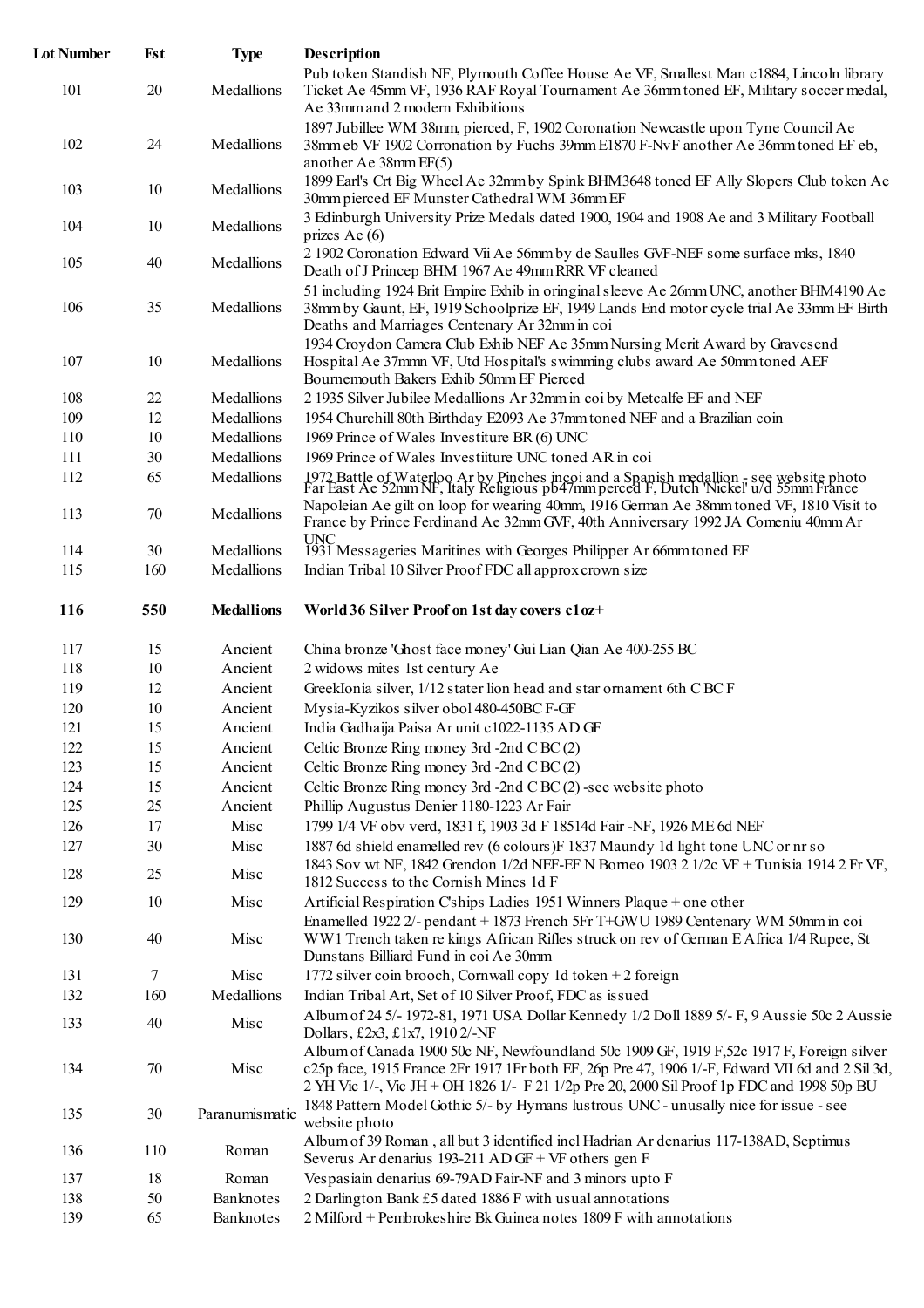| <b>Lot Number</b> | Est | <b>Type</b> | <b>Description</b>                                                                                                                                                                                                                                                  |
|-------------------|-----|-------------|---------------------------------------------------------------------------------------------------------------------------------------------------------------------------------------------------------------------------------------------------------------------|
| 140               | 25  | Cheques     | 10 London + Provinicial Bank dated 1911 and 1912 cheque book with some of the stubs for<br>the above 7 London + County Banking Comp Ltd dated 1905-6, 2 unused cheques dated<br>180? and 1807 Lottery Ticket for the 3rd draw on 14-4-1807, German 10 Billion Marks |
| 141               | 13  | Banknotes   | Commonwealth x c21, 1GV, 10 GVI, 10 Eliz - worth a look                                                                                                                                                                                                             |
| 142               | 75  | 50p         | 1992-3 dual dated silver Proof Piedfort in coi                                                                                                                                                                                                                      |
| 143               | 110 | Britannia   | 1998 sil Proof Britannia Collection comprising 1 Brit, 1/2 Brit, 1/4 Brit + 1/10 Brit FDC in coi                                                                                                                                                                    |
| 144               | 110 | Britannia   | 2019 sil Proof Britannia set in coi comprising 1 Brit, 1/2 Brit, 1/4 Brit, + 1/10 Brit FDC in coi                                                                                                                                                                   |
| 145               | 85  | Proof Set   | 2008 silver Proof set £1-1p comprising the old and revised designs in coi                                                                                                                                                                                           |
| 146               | 200 | Proof Set   | 2000 silver Proof set FDC in coi £5-1p including Maundy in coi-see website photo                                                                                                                                                                                    |
| 147               | 15  | Proof Set   | 2000 de luxe Proof set FDC                                                                                                                                                                                                                                          |
| 148               | 100 | Proof Set   | 1992 Proof set FDC in blue coi incl 1992-93 duel dated $50p$ – see website photo                                                                                                                                                                                    |
| 149               | 30  | Proof Set   | 1999 Proof set FDC in de luxe coi                                                                                                                                                                                                                                   |
| 150               | 30  | Proof Set   | 1993 Proof set FDC in de luxe coi                                                                                                                                                                                                                                   |
| 151               | 30  | Proof Set   | 1998 Proof set FDC in de luxe coi                                                                                                                                                                                                                                   |
| 152               | 30  | Proof Set   | 1999 Proof set in de luxe coi                                                                                                                                                                                                                                       |
| 153               | 45  | Proof Set   | 1996 Proof set blue case $+2$ 1999 Proof sets in red coi                                                                                                                                                                                                            |
| 154               | 110 | Britannia   | 1997 sil Proof Britannia set in coi - sl damto case                                                                                                                                                                                                                 |
| 155               | 110 | Britannia   | 1998 sil Proof Britannia set in coi - sl dam to case                                                                                                                                                                                                                |
| 156               | 110 | Proof Set   | 1970x3 1977x3 FDC in coi                                                                                                                                                                                                                                            |
| 157               | 180 | Proof Set   | 1983, 1984x2, 1985, 1987, 1989, 1990, 1994 and 1995 in coi FDC                                                                                                                                                                                                      |
| 158               | 45  | Proof Set   | 1997, 2001 and 2003 FDC in coi                                                                                                                                                                                                                                      |
| 159               | 45  | Proof Set   | 1970, 1993, 2000 and 2002 FDC in coi                                                                                                                                                                                                                                |
| 160               | 65  | Proof Set   | 1996 sil Proof set FDC in coi and 2015 £20 BU on original card                                                                                                                                                                                                      |
| 161               | 75  | £5.00       | 2017 sil Proof Piedfort 'House of Windsor' FDC in coi                                                                                                                                                                                                               |
| 162               | 35  | £5.00       | 2017 sil Proof House of Windsor FDC in coi                                                                                                                                                                                                                          |
| 163               | 45  | £5.00       | 2002 sil Proof £5 set in coi comprising 1977 5/- and 2002 £5 silver proofs FDC                                                                                                                                                                                      |
| 164               | 60  | £5.00       | 1990, 1993, 1998 and 200 sil Proofs FDC in coi                                                                                                                                                                                                                      |
|                   |     |             |                                                                                                                                                                                                                                                                     |
| 165               | 30  | £5.00       | 1997 Diana Memorial £5 sil proof FDC in coi + 2000 Queen Mother Centenary sil Proof FDC<br>in coi                                                                                                                                                                   |
| 166               | 75  | £5.00       | 2001 sil Proof £5 FDC in coi - 'Victoria Anniv' 2002 sil Proof Piedforft £5 in coi 2000 sil Proof<br>Piedfort £5 in coi                                                                                                                                             |
| 167               | 45  | £5.00       | 1996, 1997 and 2000 sil Proof £5 FDC in coi                                                                                                                                                                                                                         |
| 168               | 65  | £5.00       | 1993 Queen Anniv, Diana Memorial 1997, 2000 Queen Mother Centenary + Willaim Royal<br>Wedding x5 in original folders, all BU                                                                                                                                        |
| 169               | 35  | £5.00       | 2 1951 Proof, 5/- FDC, 1997 Diana Memorial sil Proof FDC in coi, 1993 40th Anniv sil Proof<br>FDC in coi                                                                                                                                                            |
| 170               | 40  | Set         | 1999 Family Silver Collection Proof FDC in coi                                                                                                                                                                                                                      |
| 171               | 100 | £2.00       | 1989 sil Proof £2 FDC set in coi $(2)$                                                                                                                                                                                                                              |
| 172               | 30  | £2.00       | 1996 sil Proof £2 FDC in coi (Football)                                                                                                                                                                                                                             |
| 173               | 10  | £2.00       | 1998 sil Proof £2 FDC in coi and 1973 Proof 50 in coi                                                                                                                                                                                                               |
| 174               | 70  | £2.00       | 1995 sil proof £2 FDC Piedfort in coi UN                                                                                                                                                                                                                            |
| 175               | 10  | £2.00       | 1999 sil Proof £2 FDC in coi                                                                                                                                                                                                                                        |
| 176               | 30  | £2.00       | 1995 sil proof £2 FDC in coi UN and 1995 sil Proof £2 FDC in coi 'In Peace Goodwill'                                                                                                                                                                                |
| 177               | 25  | £2.00       | 1986 C'wealth Games £2 sil Proof FDC in coi and 1997 sil Proof £2 FDC both in coi                                                                                                                                                                                   |
| 178               | 80  | £2.00       | 1994-98 sil Proof £2 Piedforts FDC in coi and incl 1994 B of E, 1995 WWII, 1996 football                                                                                                                                                                            |
| 179               | 40  | £2.00       | 1996 sil Proof FDC in coi (football) and 1997 sil Proof FDC in coi                                                                                                                                                                                                  |
| 180               | 35  | £2.00       | 1997 and 1998 sil Proof FDC in coi (include Nov) and 1990 sil Proof 5p 2 coin set (large +<br>small size)                                                                                                                                                           |
| 181               | 45  | £2.00       | 1995 sil Proof £2 FDC in coi, 2001 sil Proof £2 FDC in coi and 1997 1/10oz sil Proof FDC in coi                                                                                                                                                                     |
| 182               | 40  | £1.00       | 1984-87 sil Proof £1 Piedforts FDC in coi                                                                                                                                                                                                                           |
| 183               | 30  | £1.00       | 1984-87 sil Proof £1 FDC in coi                                                                                                                                                                                                                                     |
| 184               | 35  | £1.00       | 1994-97 sil Proof £1 FDC in coi                                                                                                                                                                                                                                     |
| 185               | 60  | £1.00       | 1998 (2) - 2001 and 1988-1991 sil Proof £1 FDC in coi                                                                                                                                                                                                               |
| 186               | 40  | £1.00       | 1998-2001 sil Proof Piedfort FDC in coi                                                                                                                                                                                                                             |
| 187               | 40  | £1.00       | 1994-97 sil Piedfort £1 Proof FDC in coi                                                                                                                                                                                                                            |
| 188               | 25  | £1.00       | 1999-2000 sil Proof £1 set FDC in coi and 2002 sil Proof £1 FDC in coi                                                                                                                                                                                              |
| 189               | 30  | £1.00       | 30th Anniv of £1 coins 2013 set of 3 silver Proof FDC in coi                                                                                                                                                                                                        |
| 190               | 30  | £1.00       | sil Proof FDC in coi £1 dated 1984, 2011 and 2015                                                                                                                                                                                                                   |
| 191               | 25  | £1.00       | 2010 silver Proof FDC in coi and 2002 Jubileesilver Proof £5 FDC in coi                                                                                                                                                                                             |
|                   |     |             |                                                                                                                                                                                                                                                                     |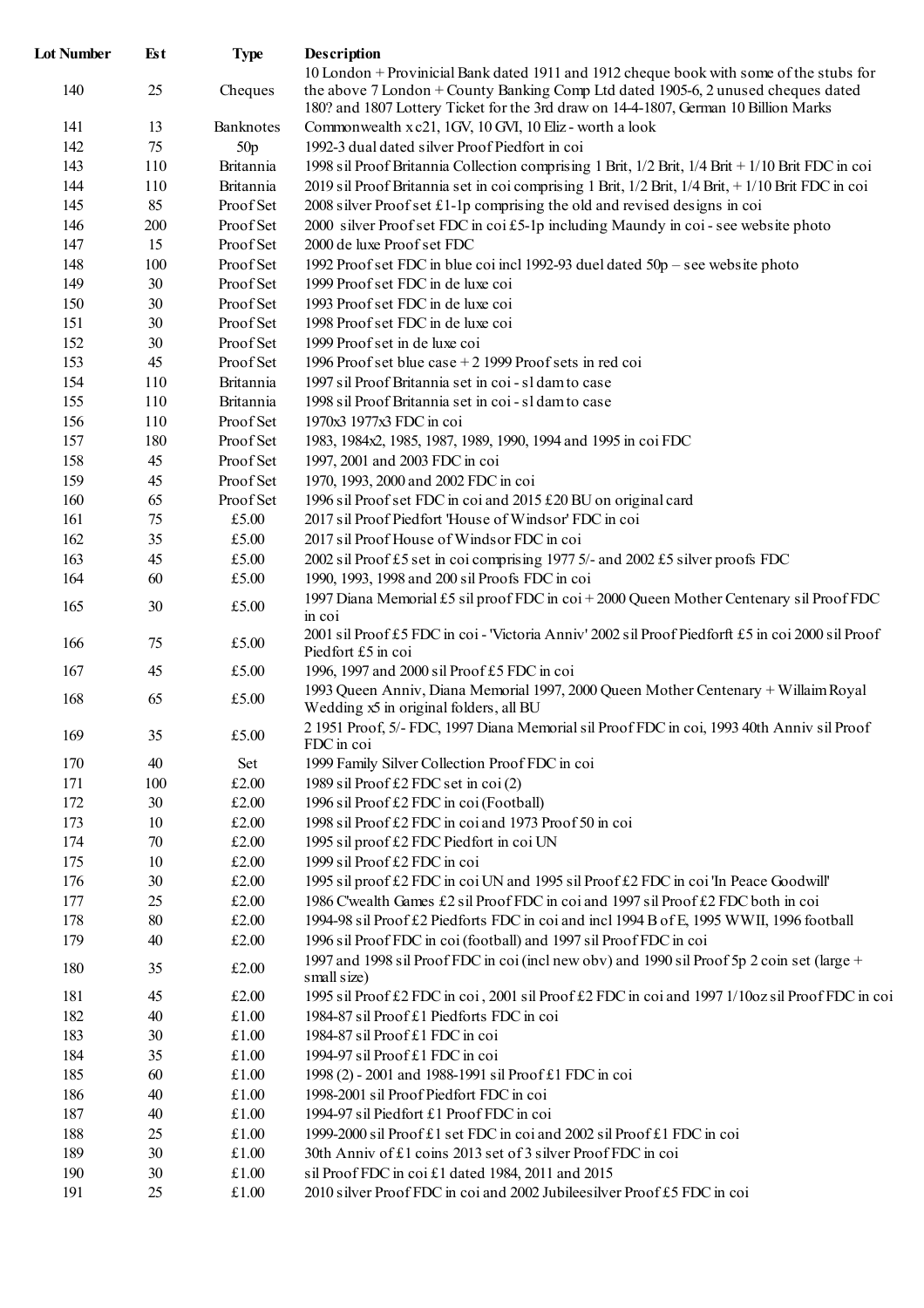| <b>Lot Number</b> | Est    | <b>Type</b>                            | Description                                                                                                                                                                                                          |
|-------------------|--------|----------------------------------------|----------------------------------------------------------------------------------------------------------------------------------------------------------------------------------------------------------------------|
| 192               | 40     | £1.00                                  | £1 Scottish 1999 2004, 2006 Edinburgh Castle and 2011 sil Proof FDC                                                                                                                                                  |
| 193               | 50     | Set                                    | 2003 silver Proof Piedfort set FDC in coi comprising £1, £2 + 50p                                                                                                                                                    |
| 194               | 38     | Decimal                                | 1996 silver £1 Proof Piedfort FDC in coi, 2000 sil Proof FDC in coi (Libraries) 1992 sil Proof<br>Piedfort FDC in coi 10p and 1990 sil Proof Piedfort FDC 5p (small) in coi                                          |
| 195               | 25     | 5/10p                                  | 1991 silver Proof FDC 5p x2 (large + small) in coi, 1992 silver Proof 10p FDC in coi and 1990 sil<br>Proof Piedfort 5p FDC in coi                                                                                    |
| 196               | 45     | Decimal                                | 2016 £1 (last round £1) BU in folder, 2015 silver £20 on card BU, 2016 6p in silver BU, 2017<br>Beatrix Potter 50p x4 in folders ans 2011 £5 William + Kate in folder                                                |
|                   |        |                                        | Changer Checker Album, 10p 2018 26 letters BU on cards, 50p 2018 Repr of People Act 2017<br>Peter Rabbit, 2017 Benjamin Bunny 2018 Paddington Bear, 2018 Snowman, 2017 Isaac                                         |
| 197               | 115    | Decimal                                | Newton and one other, £2 2018 Seaking, 2018 Vulan 2018 Vulan, 2018 RAF, 2018 WWI 2018<br>Mary Shelley, 2018 Jane Austin, 2018 War in the Air, 2018 James Cook, 2018 £5 G+D, 2017 £5<br>House of Windsor Centenary BU |
| 198               | 65     | 50p                                    | 2016 silver Proof Piedfort Believe in Extraordinary FDC in coi                                                                                                                                                       |
| 199               | 45     | 50p                                    | 2020 sil Proof FDC Withdrawal from EU in coi                                                                                                                                                                         |
| 200               | 16     | £20.00                                 | 2015 sil Proof FDC                                                                                                                                                                                                   |
| 201               | 20     | 50p                                    | 1997 silver Proof FDC 50p in coi $(\text{sm} + \text{large})$                                                                                                                                                        |
| 202               | 100    | 50p                                    | 1992-3 dual dated 50p silver Proof Piedfort FDC in coi                                                                                                                                                               |
| 203               | 30     | 50p                                    | 1997 sil Proof Piedfort 50p FDC in coi rev sl toning                                                                                                                                                                 |
| 204               | 80     | 50p                                    | 1998 sil Proof Piedfort FDC in coi NHS and EU                                                                                                                                                                        |
| 205               | 150    | 50p                                    | 1998 sil Proof Piedfort FDC in coi NHS and EU                                                                                                                                                                        |
| 206               | 20     | 50p                                    | 1997 sil Proof 50p FDC in coi $(2)$ old + new                                                                                                                                                                        |
| 207               | 25     | 50p                                    | 1989 silver Proof Piedfort 50p in coi (2) (old + new)                                                                                                                                                                |
| 208               | 40     | 50p                                    | 1994 silver Piedfort Proof 50p 2 coin set EU + Dday                                                                                                                                                                  |
| 209               | 20     | £20.00                                 | 2014 silver Proof FDC                                                                                                                                                                                                |
|                   |        |                                        | 2 1998 Ladies of Freedom sets comprising sil Britannia and 1998 sil USA Dollar and 1973 EEC                                                                                                                          |
| 210               | 80     | Decimal                                | 50p Proof FDC in coi                                                                                                                                                                                                 |
| 211               | 50     | <b>Yr Sets</b>                         | 1984 x2, 1985, 1990 x2, 1994 BU in folders                                                                                                                                                                           |
| 212               | 40     | Set                                    | 1994 3 coin silver Proof set comprising Dday 50p USA Dollar and France 1Fr                                                                                                                                           |
| 213               | 10     | Note £5 and<br>$\overline{\text{com}}$ | 1999 £5 and £5 note YR 1999---- UNC                                                                                                                                                                                  |
| 214               | 30     | £20.00                                 | 2 sil £20 on cards of issue BU                                                                                                                                                                                       |
| 215               | 25     | 50p                                    | 1994 sil Proof Piefort FDC in coi Dday                                                                                                                                                                               |
| 216               | 55     | 1d                                     | 1902 LT toned EF with lustre traces on rev                                                                                                                                                                           |
| 217               | 10     | Medallions                             | 1672 Ae 53mm pierced for wearing - French? Fair, Kaiser Wilhelm 9/3/1888 VF 50mm some<br>verd, Chile 1910 Centenary of mt Exposition Ae 59mm, 2 rev verd spots owise VF                                              |
| 218               | 10     | Yr Sets                                | 1953, 1965, 1966 UNC, last £sd 1st decimsal, 2x 1967 (1 only 1/2 complete)                                                                                                                                           |
| 219               | 160    | Bullion                                | 8 loz Britannias                                                                                                                                                                                                     |
| 220               | 200    | Bullion                                | £4.94 Pre 20 45p Pre 47                                                                                                                                                                                              |
| 221               | 100    | Bullion                                | 5 loz pure silver coins                                                                                                                                                                                              |
| 222               | 40     | Bullion                                | 2 loz silver bullion coins                                                                                                                                                                                           |
| 223               | 25     | Bullion                                | 2015 loz Proof silver bullion coin                                                                                                                                                                                   |
| 224               | 25     | Medallions                             | 1867 Paris Exhibition Award Ae 50mm Vf-GVF                                                                                                                                                                           |
| 225               | 10     | Hammered                               | Italy Luca 12th C Crusades VF clipped                                                                                                                                                                                |
| 226               | 15     | Hungary                                | 1540 Ar c15mm VF + silver Dinar AF                                                                                                                                                                                   |
| 227               | 15     | Thailand                               | 2 Porcelain gambling tokens 1782-1809 and Aceh 17th - 18th C coin GF 13th C Ceylon                                                                                                                                   |
| 228               | 40     | Guernsey                               | 1834 8 Doubles, light tine + underlying lustre UNC or nr so                                                                                                                                                          |
| 229               | 100    | Ireland                                | 1940 1d, AUNC with lustre traces, the rarest in the series – see website photo                                                                                                                                       |
| 230               | 25     | S Africa                               | 1897 2/6 VF, 1896 2/- VF, 1897 1/- VF, 1897 6d GVF, 1896 3d GF, 1892 1/- NF-F                                                                                                                                        |
| 231               | 18     | IOM                                    | 1811 1/2d NF, 1839 1/4d VF, GF, NF, 1831 1/2d F-GF                                                                                                                                                                   |
| 232               | 55     | Lundy                                  | 1929 Puffin x2 EF, 1929 1/2 Puffin x4 NEF x2 EF x2 (6)                                                                                                                                                               |
|                   |        |                                        | 1742 Dutch 5/- size, poss sil shipwreck coin Fair, 1888 Brazil 2000 Reis VF, Iredale +                                                                                                                               |
| 233               | 45     | Foreign                                | Co, Ironmongers Sydney estab 1820 token F Morrin + Co Queen St Auckland Wine<br>merchants (4)<br>18 Far East 'cash' incl Chia Ching 1796-1820 gen NF, 2 Kwangsi/kwangsra 1736-1795 NF-F,                             |
| 234               | 50     | China                                  | with rev verd, and F Shangtung Province AF, Kiangsi Province F-GF Typiea 1796-1820 F,<br>Shantung 1736-95 Fair-GF, Shangsi Province 1796-1820 F, Chiaching 1796-1820 F and NF,                                       |
|                   |        |                                        | Japan 1Mon 1626-1769 NG-GFKwangsi/Kwangsea AF-GF and 4 Chinese 10 and 20 cash incl<br>1906 20 cash - rare                                                                                                            |
| 235               | $20\,$ | Germany                                | 1900E Sachen 5M GF                                                                                                                                                                                                   |
| 236               | 50     | <b>USA</b>                             | Kennedy 1/2 doll, 2 revs Denver Mint VF                                                                                                                                                                              |
| 237               | 25     | Ireland                                | 2 Vic 1/4d 18 mainly Irish and 5 WM Russian Badges                                                                                                                                                                   |
| 238               | $20\,$ | <b>USA</b>                             | 1946 1/2 doll commemorative EF                                                                                                                                                                                       |
| 239               | 30     | Germany                                | 1876A 5M GF, 1910A 3M GVF, Both Prussia and 1926A 2M                                                                                                                                                                 |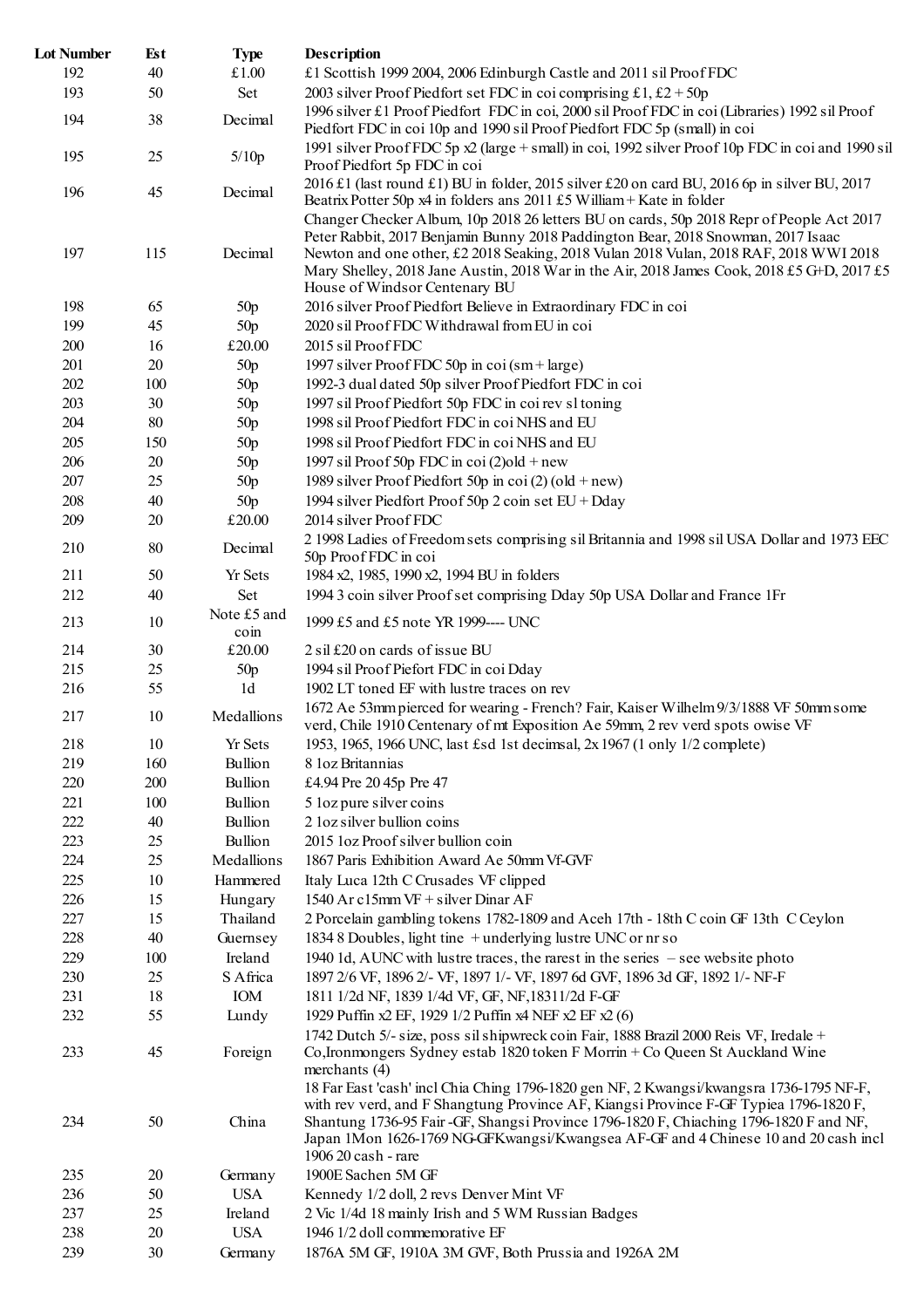| <b>Lot Number</b> | Est    | <b>Type</b>          | <b>Description</b>                                                                                                                                                                                                        |
|-------------------|--------|----------------------|---------------------------------------------------------------------------------------------------------------------------------------------------------------------------------------------------------------------------|
| 240               | 120    | <b>USA</b>           | Morgan Dollars (6) 1878S VF, 1880 O NEF, 1881S EF, 1886 GVF 1902 O EF, 1921 NEF                                                                                                                                           |
| 241               | 65     | <b>USA</b>           | Dollars 1922 Ef, 1926 AEF, 1992 sil 1oz BU                                                                                                                                                                                |
| 242               | 60     | European             | Belguim 1865 5Fr GF, France 1869A 5Fr GF-VF Dutch 1868 2 1/2G VF-GVF, Spain 1871 5P GVF                                                                                                                                   |
| 243               | 60     | Cwealth              | Canada Dollars 1953 EF, 1994 Proof FDC, Aussie 1937 5/- GVF, S Rhodesia 1953 EF, S Africa<br>1947 5/- GEF                                                                                                                 |
| 244               | 50     | World                | Mixico 1968 25 Pesos UNC, 1887 Peru 1 sol VF Thai? Silver, Turkey, 2 USA Dollars 1993 and<br>1995                                                                                                                         |
| 245               | 60     |                      | European Silver (15) gen EF well worth a look                                                                                                                                                                             |
| 246               | 25     | <b>USA</b>           | 1962, 1970, and 1982 sil Proof 1/2 Dollars FDC or nr so                                                                                                                                                                   |
| 247               | 30     | <b>USA</b>           | 1/2 Dollars, 1893 GF, 1918 F, 1952 UNC, 1962, 1963, 1968 BU or nr so, 1/4 Dollars 1915, 1928,<br>and 1934 F, F and GF                                                                                                     |
| 248               | 130    | Foreign              | c 69 good assortment with high silver content incl Liberia 10 Dollars loz fine, Aussie 2011<br>1/2oz Reef, 1813 IOM 1d VF, USA 1829 1c F, Brazil 1000 Reis 1858 EF, German 2008 10 Euros<br>UNC, 1960 S Africa Proof AFDC |
| 249               | 2000   | S Africa             | 1968 Proof Rand obv with V minor spotting which does not unduly detract, rev FDC or nr<br>Krause estimates 20 known - see website photo<br><b>SO</b>                                                                      |
| 250               | 7      | <b>USA</b>           | 9 1/2 D Face and 1896 and 1913 5c both VF                                                                                                                                                                                 |
| 251               | 25     | Foreign              | Guernsey 2003 £5 silver Proof FDC and Gibraltar 2004 £5 silver Proof FDC                                                                                                                                                  |
| 252               | 20     | <b>Brazil</b>        | 1889 2000 Reis VF                                                                                                                                                                                                         |
| 253               | 17     | IOM                  | 7 World Cup 5/- 1982 BU and 1982 silver Proof FDC 20p in official folders                                                                                                                                                 |
| 254               | 5      | Hong Kong            | 1988 Proof set in de luxe case FDC                                                                                                                                                                                        |
| 255               | 30     | Guernsey             | 1986 Proof set FDC in coi and 2 Guernsey silver Proof £2 FDC in coi                                                                                                                                                       |
| 256               | 45     | Jersey               | 4 1986 sil Proof FDC £1 in coi and 1966 Proof set FDC or nr so                                                                                                                                                            |
| 257               | 45     | Bahamas              | 1978 silver Proof 10 Dollars x2 in coi                                                                                                                                                                                    |
| 258               | 45     | Belize               | 1975s ilver Proof Set FDC in coi                                                                                                                                                                                          |
| 259               | 15     | Trinidad +<br>Tobago | 1973 silver Proof 10 Dollars FDC in coi                                                                                                                                                                                   |
| 260               | 15     | Jersey               | 1989 silver Proof £2 FDC in coi                                                                                                                                                                                           |
| 261               | 20     | Cook Island          | 1977 silver 25 Dollars BU on FDC                                                                                                                                                                                          |
| 262               | 45     | Bahamas              | 1978 silver Proof Dollars x2 in coi 1974 silver Proof Set FDC in coi                                                                                                                                                      |
| 263               | 45     | Belize               | 1974 silver Proof Set FDC coi                                                                                                                                                                                             |
| 264               | 45     | <b>USA</b>           | 1974, 1975 and 1976 Bicentennial sil Proof sets FDC in cases of issue                                                                                                                                                     |
| 265               | NO LOT | NO LOT               | NO LOT                                                                                                                                                                                                                    |
| 266               | 10     | <b>USA</b>           | 11 medallions commemorrating the revollution in album                                                                                                                                                                     |
| 267               | 50     | <b>USA</b>           | 1904 O Doll BU or nr so 1923 Doll UNC - see website photo                                                                                                                                                                 |
| 268               | 17     | <b>USA</b>           | Nat American Bk of New Orleans tube of \$10 face of Kennedy 1/2 Doll                                                                                                                                                      |
| 269               | 65     | <b>USA</b>           | \$2.1 face silver plus \$5 Kennedy 1/2 Dollars 1965-9 and non-silver \$4 1/4 face                                                                                                                                         |
| 270               | 170    | World                | 6 Spain 100 pesstas, 9 Irish 10/- 1966 1964 Bermuda 5/- Canada Olympics 1978 5+10 Dollars,<br>1981 IOM £5 and c155g misc foreign silver coins                                                                             |
| 271               | 25     | World                | bag of c 873g foreign coins also foreign sets, commemoratives + medallions, 30x 5/-1965-81<br>quantity of 1d, 1/4d etc                                                                                                    |
| 272               | 360    | Canada               | 1976 Olympics Cabinet awarded to Games Sponsors, contains 10 Dollars x 14 5 Dollars x14                                                                                                                                   |
| 273               | 35     | Bahamas              | 1966 YS in coi UNC the 1c is missing                                                                                                                                                                                      |
| 274               | 35     | <b>Brit Virgin</b>   | 1975 Proof Set FDC in coi + 1982 Falklands Proof set in original case                                                                                                                                                     |
| 275               | 35     | Brit Virgin          | 1974 Proof Set FDC in coi + 1982 Falklands Proof Set cased                                                                                                                                                                |
| 276               | 35     | <b>Brit Virgin</b>   | 1978 Silver Jubilee Proof Set FDC in coi                                                                                                                                                                                  |
| 277               | 100    | Panama               | 1975 Proof Set in coi                                                                                                                                                                                                     |
| 278               | 80     | Panama               | 1971 20 Balboas Proof FDC in coi                                                                                                                                                                                          |
| 279               | 80     | Panama               | 1972 20 Balboas Proof FDC in coi                                                                                                                                                                                          |
| 280               | 80     | Panama               | 1973 20 Balboas Proof FDC in coi                                                                                                                                                                                          |
| 281               | 40     | Panama               | 1978 20 Balboas Proof FDC in coi                                                                                                                                                                                          |
| 282               | 80     | Panama               | 1977 20 Balboas Proof FDC in coi                                                                                                                                                                                          |
| 283               | 40     | Panama               | 1978 10 Balboas Proof FDC in coi                                                                                                                                                                                          |
| 284               | 80     | Panama               | 1979 20 Balboas Proof FDC in coi                                                                                                                                                                                          |
| 285               | 300    | Russia               | 1980 Olympics album containing $1110k + 105k$                                                                                                                                                                             |
| 286               | 15     | Brit Virgin          | 1973 Proof Set in coi FDC                                                                                                                                                                                                 |
| 287               | 15     | Brit Virgin          | 1978 Proof Set in coi FDC                                                                                                                                                                                                 |
| 288               | 5      | Cook Island          | 1975 Proof Set in coi                                                                                                                                                                                                     |
|                   |        |                      |                                                                                                                                                                                                                           |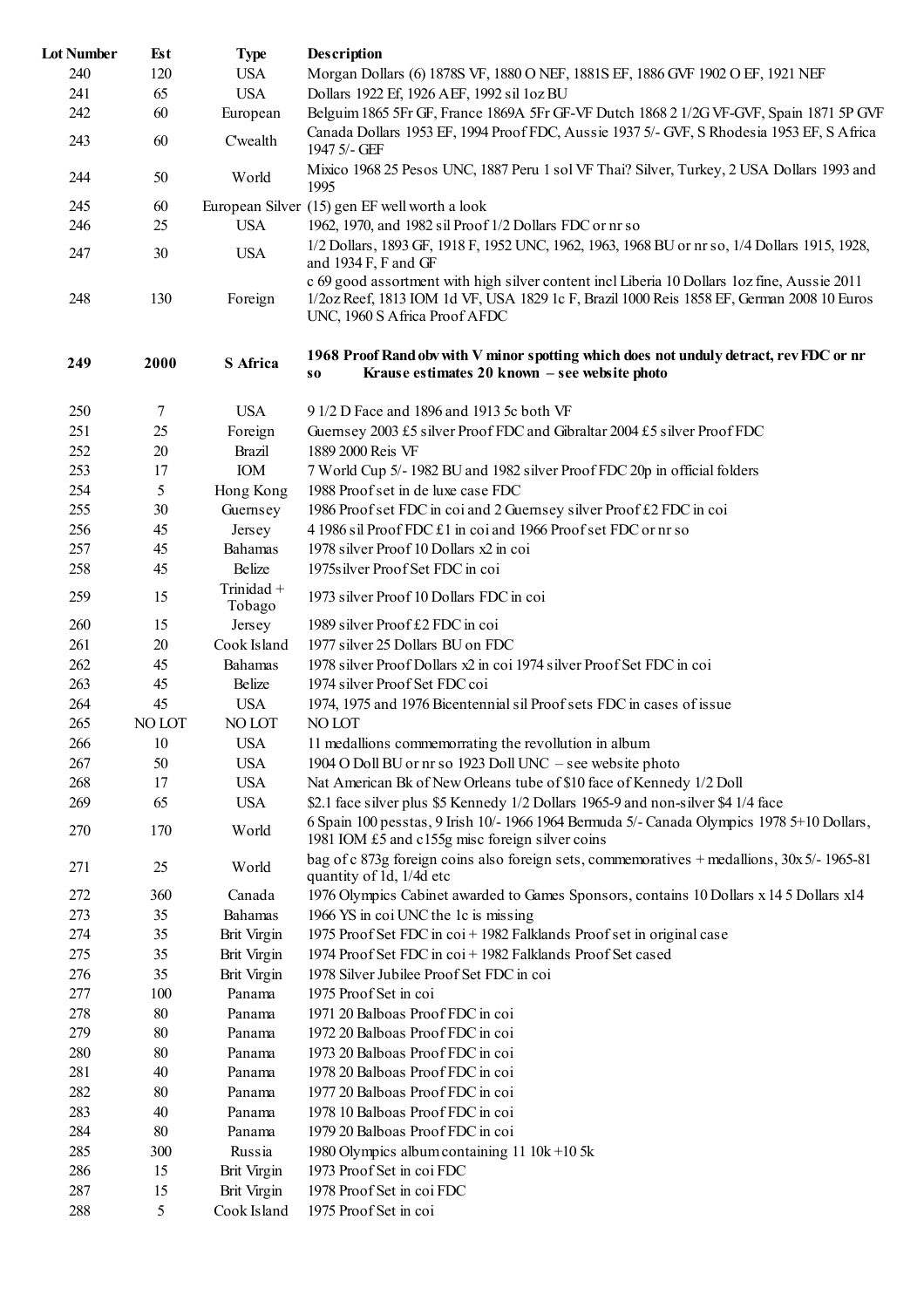| <b>Lot Number</b> | Est | <b>Type</b>             | Description                                                                                                                                                                                                                   |
|-------------------|-----|-------------------------|-------------------------------------------------------------------------------------------------------------------------------------------------------------------------------------------------------------------------------|
| 289               | 50  |                         | Channel Island Jersey silver Proof Piedfort £2 and Guernsey sil Proof Piedfort £2 FDC in coi                                                                                                                                  |
| 290               | 75  | Falkland                | 1986 sil Proof £25 FDC in coi                                                                                                                                                                                                 |
| 291               | 70  | Jersey                  | 8 Sil Proof £1 FDC in coi                                                                                                                                                                                                     |
| 292               | 70  | Bahamas                 | 1973 Independence Sil Proof 10 Dollars FDC in coi                                                                                                                                                                             |
| 293               | 15  | Jersey                  | 1995 sil Proof FDC £2 in coi                                                                                                                                                                                                  |
| 294               | 15  | Alderney                | 1989 sil Proof FDC £2 in coi                                                                                                                                                                                                  |
| 295               | 15  | Guernsey                | 1978 sil Proof 25p FDC in coi                                                                                                                                                                                                 |
| 296               | 15  | Falkland                | 1985 sil Proof 50p FDC in coi                                                                                                                                                                                                 |
| 297               | 15  | Guernsey                | 1989 sil Proof £2 FDC in coi                                                                                                                                                                                                  |
| 298               | 20  | Turks/Coicos            | 1978 sil Proof FDC 20 Crowns in coi                                                                                                                                                                                           |
| 299               | 35  | Channel Island          | Guernsey 1999 sil Proof £1 FDC in coi 3 Jersey sil Proof £1 FDC in coi 2 Jersey 1966 5/- Proof<br>FDC in coi                                                                                                                  |
| 300               | 50  | IOM                     | 1980 sil Proof 5/- FDC in coi (Queen Mother) 1982 sil Proof 5/- FDC in coi 2x 1980 sil Proof<br>50p 1980 sil Proof £1 FDC in coi                                                                                              |
| 301               | 40  | <b>USA</b>              | 1976 Bicenteninal silver set Proof FDC in coi together with silver Bicentennial medal Proof<br>FDC in coi and Canada 1964 Dollar cased                                                                                        |
| 302               | 22  |                         | Cayman Island silver Proof 25 Dollars FDC in coi                                                                                                                                                                              |
| 303               | 60  | Jamaica                 | silver Proof 25 Dollars FDC in coi and 1979 10th Anniv of Pr of Wales investiture in coi                                                                                                                                      |
| 304               | 65  | Foreign                 | 1982 China YS BU, Hong Kong Medallion, 1966 Bermuda silver Proof 5/- UNC in coi,<br>Falklands 1977 silver Proof 25p FDC in coi, 1967 Gibraltar 5/- USA Calendar medallion,<br>Trinidad + Tobago 10+5 Dollars silver Proof FDC |
| 305               | 50  | <b>USA</b>              | 6 Eisenhower Proof silver Dollars FDC in original boxes                                                                                                                                                                       |
| 306               | 36  | <b>USA</b>              | 3 1976 Bicentennial Proof Set FDC in original envelopes                                                                                                                                                                       |
| 307               | 45  | <b>USA</b>              | 5 Eisenhower Proof silver Dollars in original boxes                                                                                                                                                                           |
| 308               | 20  | <b>USA</b>              | 4 Bicentenial Proof Sets FDC in coi                                                                                                                                                                                           |
| 309               | 25  | <b>USA</b>              | 1986 Liberty Set comparising silver Dollar + 1/2 Dollar FDC in coi                                                                                                                                                            |
|                   |     |                         | 5 Bicentennial Medals ea in coi, 2nd Congress and Bicentennial medal and cashet in original                                                                                                                                   |
| 310<br>311        | 15  | <b>USA</b>              | folder<br>NO LOT                                                                                                                                                                                                              |
| 312               | 45  | Jamaica                 | sil Proof FDC 10 Dollars ea in coi 1974, 1975, 1976, 1977 and 1979                                                                                                                                                            |
| 313               | 36  | Jamaica                 | 1974 and 1975 Proof Sets FDC in coi                                                                                                                                                                                           |
|                   |     |                         |                                                                                                                                                                                                                               |
| 314               | 55  | Foreign                 | 1995 sil Proof Jersey £2 FDC in coi, IOM World Cup 5/-, IOM 50p in wallet, Canada Olympics<br>1976 BU, 2 USA Bicentennial medallions 1988 Hong Kong Yr Set in original folder BU                                              |
| 315               | 120 | World                   | 1977 Silver Jubilee Proof 5/- set FDC in coi comprising GB, Tristan de Cunha, Gibraltar,<br>Seychelles, Mauritious, Jersey, St Helena, Guernsey                                                                               |
| 316               | 45  | Belize                  | 1974 Proof Set FDC in coi                                                                                                                                                                                                     |
| 317               | 60  | <b>Brit Virgin</b>      | 1977 and 1979 Proof sets in coi                                                                                                                                                                                               |
| 318               | 10  | Philippines             | 1978 Proof set in coi FDC and 1975 Philippines Proof set FDC in coi                                                                                                                                                           |
| 319               | 60  | <b>Brit Virgin</b>      | 1973 Proof set FDC in coi                                                                                                                                                                                                     |
| 320               | 150 | Panama                  | 1979 silver Proof set FDC in coi and 20 Balboas silver Proofs 1974 and 1975 in coi                                                                                                                                            |
| 321               | 21  | Bermuda                 | 1975 silver Proof 25 Dollars FDC on a 1st day cover in wallet                                                                                                                                                                 |
| 322               | 55  | Panama                  | 1976 silver Proof Set in coi FDC comprising 20 Balboas and 2 1/2c                                                                                                                                                             |
| 323               | 115 | Russia                  | 1980 Olympics silver Proofs FDC or nr so 10 oddments                                                                                                                                                                          |
| 324               | 30  | Jamaica                 | 1979 Proof Set FDC in coi and 1975 notes in wallet range 1-10 Dollars                                                                                                                                                         |
| 325               | 65  | <b>USA</b>              | Bicentennial Medallions set FDC and a silver medallion c132g                                                                                                                                                                  |
| 326               | 20  | <b>Brit Virgin</b>      | 1974 Proof Set in original folder and a Papau New Guinea 1977 10 Kina silver Proof FDC on<br>1st day cover                                                                                                                    |
| 327               | 30  | China                   | Shenxiau sil medallion Proof FDC in coi wtc2oz                                                                                                                                                                                |
| 328               | 75  | UN                      | set of 5 sil medallions ea on a FDC                                                                                                                                                                                           |
| 329               | 30  | <b>Brit Virgin</b>      | 1975 Proof set in coi FDC - almost all sil                                                                                                                                                                                    |
| 330               | 30  | Barbados                | 1973 Proof set FDC or nr so in coi                                                                                                                                                                                            |
| 331               | 60  | IOM                     | 1983-86 set of 4 Silver Proof Piedfort £1 FDC in coi                                                                                                                                                                          |
| 332               | 30  | Panama                  | silver Proof FDC 10 Balboas in coi commorates Panama Canal                                                                                                                                                                    |
| 333               | 60  | Jamaica                 | 1978 silver Proof 25 Dollars in coi                                                                                                                                                                                           |
| 334               | 32  | Turks/Coicos            | 1977 silver Proof 25 crowns in coi and 1979 sil Proof 10 crowns FDC in coi                                                                                                                                                    |
| 335               | 20  | Netherlands<br>Antilles | 1976 sil Proof 25G FDC in coi                                                                                                                                                                                                 |
| 336               | 26  | Papau New<br>Guinea     | 1975 Proof set in coi                                                                                                                                                                                                         |
| 337               | 60  | Bahamas                 | 1975 sil Proof 10 Dollars FDC in coi, 1978 sil Proof 2 Dollars FDC in coi and 1973 sil 10 dollars<br>Proof FDC in coi                                                                                                         |
| 338               | 75  | Falkland                | 1985 sil Proof £25 FDC in coi                                                                                                                                                                                                 |
| 339               | 25  | Falkland                | 1982 sil Proof Liberation 5/- FDC in coi and 2 Task Force crown medals BU                                                                                                                                                     |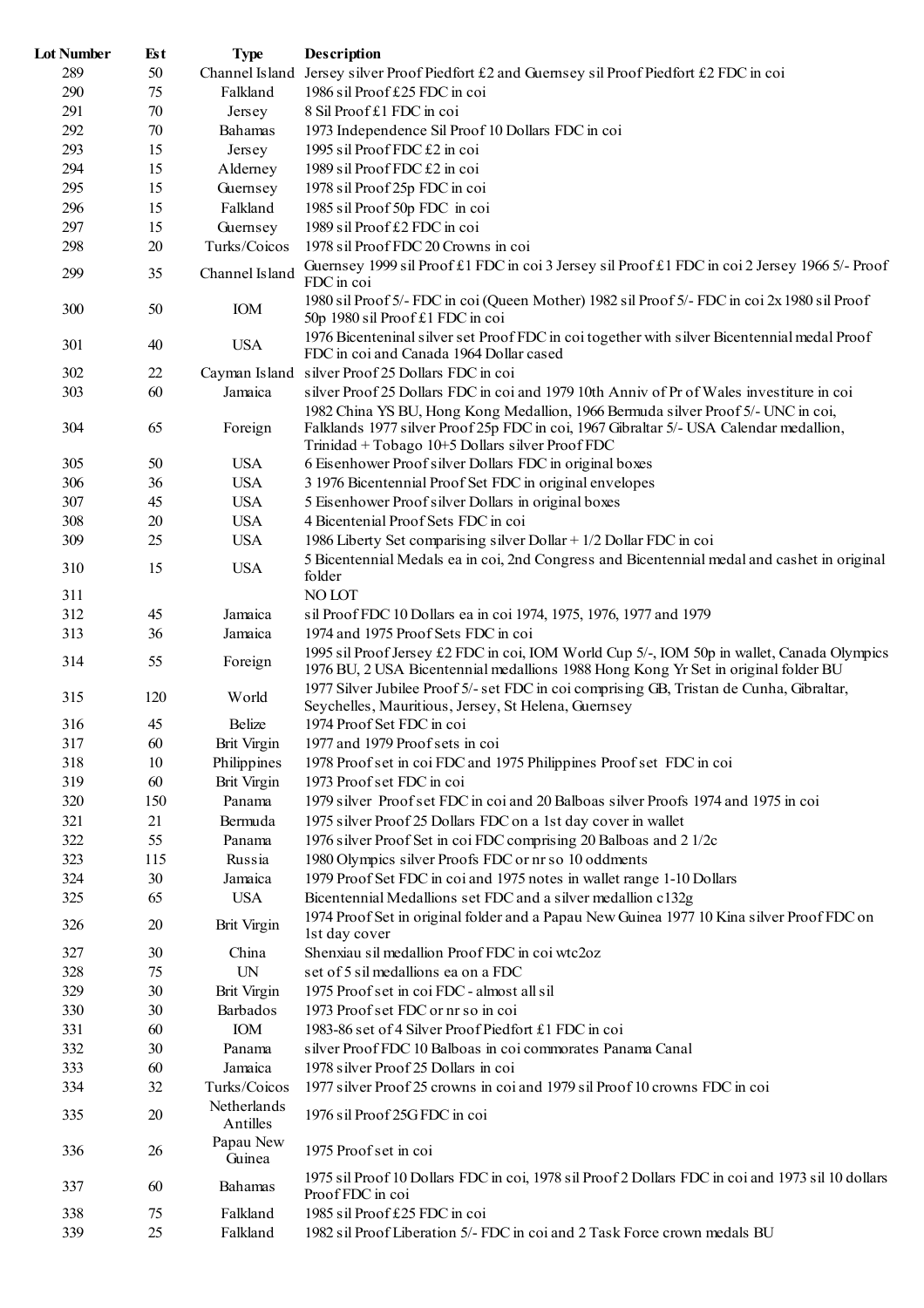| <b>Lot Number</b> | <b>Est</b> | <b>Type</b> | Description                                                                                                                                                                            |
|-------------------|------------|-------------|----------------------------------------------------------------------------------------------------------------------------------------------------------------------------------------|
| 340               | 15         | Curacao     | 1944 2 1/2G in sil BU                                                                                                                                                                  |
| 341               | 40         | Foreign     | Guensey 1999 Sil Proof £5 FDC in coi S Helena sil Proof Piedfort 1984 FDC in coi 1989 Jersey<br>sil Proof £1 FDC in coi                                                                |
| 342               | 35         | Foreign     | USA 3 Bicentennial medallions in sil Proof FDC in coi, 1975 Canada Calgary Dollar N zealand<br>1949 5/- silver and 1970 Dollar GEF, 1977 Silver Jubilee Dollar Proof FDC in coi        |
| 343               | 600        | Gold        | 1902 Matt Proof Sov – see website photo                                                                                                                                                |
| 344               | 260        | Gold        | 1980 Proof sovereign FDC coi                                                                                                                                                           |
| 345               | 260        | Gold        | 2005 Proof sovereign FDC in coi                                                                                                                                                        |
| 346               | 1700       | Gold        | 1902 Matt Proof set Sov-Maundy 1d in coi. The silver toning quite well matched UNC or nr<br>so. One or two scuffs to the outer case, but internally is nr pristine - see website photo |
| 347               | 2500       | Gold        | 1911 Proof £5 a few h'lines as often with a pleasing appearance UNC or nr so<br>There has been a doubt expressed about the authenticity of this piece                                  |
|                   |            |             | In these circumstances we cannot guarantee its authenticity though we can confirm that<br>both the weight and carrat of the gold are correct.                                          |
|                   |            |             | We therefore offer this piece on a 'buyer beware' basis and is 'sold as seen'. Please see<br>website photos.                                                                           |
| 348               | 75         | Gold        | IOM 1980 Queen Mother 5/- FDC or nr so in coi                                                                                                                                          |
| 349               | 400        | Gold        | This tle crown S2627 1604-19 sl clipped on one edge c10mm long but only 1 or 2 mm wide<br>NVF-VF-see website photo                                                                     |
| 350               | 1400       | Gold        | 1826 Soveriegn some v minor obv surf mks under magnification owise EF+ see website<br>photo                                                                                            |
| 351               | 560        | Gold        | 2005 £2 Proof FDC - see website photo                                                                                                                                                  |
| 352               | 280        | Gold        | 1866 SB Sovereign VF                                                                                                                                                                   |
| 353               | 170        | Gold        | 1817 1/2 Sov F                                                                                                                                                                         |
| 354               | 160        | Gold        | 1852 1/2 Sov F                                                                                                                                                                         |
| 355               | 100        | Gold        | 1802 1/3 Guinea GF v sl rev indent, hardly noticeable                                                                                                                                  |
| 356               | 230        | Gold        | 2002 Proof 1p FDC wt c7g                                                                                                                                                               |
| 357               | 460        | Gold        | 2012 Elizabeth + Lion Proof Set comprising Soveriegn, 1/2 Soveriegn and 1/4 Sovereign FDC<br>in coi. Issued by Tristan da Cunha                                                        |
| 358               | 260        | Gold        | S Africa 1897 Kruger pond F                                                                                                                                                            |
| 359               | 230        | Gold        | France 1812A 20Fr F                                                                                                                                                                    |
| 360               | 240        | Gold        | France 1815A 20Fr VF                                                                                                                                                                   |
| 361               | 240        | Gold        | France 1815R 20Fr VF                                                                                                                                                                   |
| 362               | 250        | Gold        | France 1869A 20Fr EF                                                                                                                                                                   |
| 363               | 70         | Gold        | Japan 2BU 1868-69 GVF                                                                                                                                                                  |
| 364               | 30         | Gold        | Japan 2 Shu 1832-58 VF                                                                                                                                                                 |
| 365               | 550        | Gold        | N Zealand 10Dollars Proof FDC in coi-see website photo                                                                                                                                 |
| 366               | 1400       | Gold        | Edward IV 1464-70 York 1/2 Ryal S1963 a little crimped GF for detail - see website photo                                                                                               |
| 367               | 350        | Gold        | 1788 Guinea F but creased                                                                                                                                                              |
| 368               | 420        | Gold        | 1788 Guinea poss ex-mt VF                                                                                                                                                              |
| 369               | 440        | Gold        | 1792 Guinea GF                                                                                                                                                                         |
| 370               | 450        | Gold        | 1843 3/ inv 2 Sovereign NVF                                                                                                                                                            |
| 371               | 1700       | Gold        | 1817 Sovereign slabbed LCGS55 NEF - see website photo                                                                                                                                  |
| 372               | 1200       | Gold        | 1866 Australia Sovereign Sydney mint slabbed LCGS55 NEF, very good eye appeal – see<br>website photo                                                                                   |
| 373               | 7500       | Gold        | 2020 James Bond Proof FDC set of 3 1oz 24ct £100 coin in coi. Mintage 360 limited<br>presentation 350 - see website photo                                                              |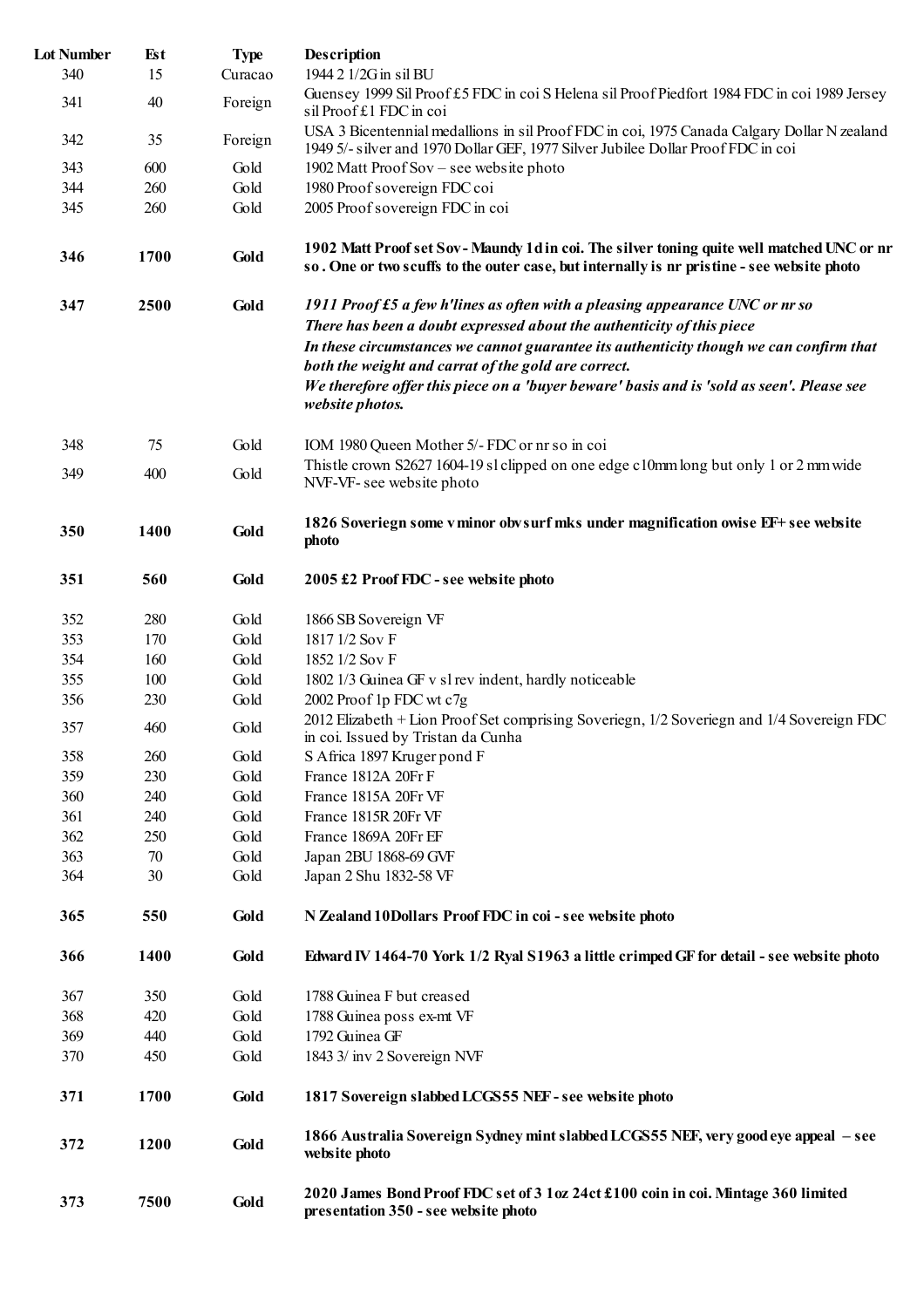| <b>Lot Number</b> | Est   | <b>Type</b> | Description                                                                                                                                                                               |
|-------------------|-------|-------------|-------------------------------------------------------------------------------------------------------------------------------------------------------------------------------------------|
| 374               | 1400  | Gold        | 2020 James Bond Proof FDC set of 3 2oz 24ct £200 coin in coi. Mintage 260 limited<br>presentation 250 - see website photo                                                                 |
| 375               | 13000 | Gold        | 2020 James Bond Proof FDC 5oz 24ct £500 coin in coi                                                                                                                                       |
| 376               | 3250  | Gold        | 2013 Britannia Proof Set FDC in coi comprising £100 - £1, 5 coins. This is one of 250<br>limited presentation sets and struck in 24ct                                                     |
| 377               | 2800  | Gold        | Capt Cook's Voyage of Discovery Proof Set comprising of 3 Proof £2 FDC in coi dated<br>2018, 2019 and 2020. There is a limited presentation of 340 such sets. Each coin struck in<br>24ct |
| 378               | 650   | Gold        | 2007 St George and Dragon set comprising the 2007 Sovereign Proof FDC and Russian 50<br>Roubles. The Russian coin is 24ct and is BU. This set is housed in a plush presentation<br>case   |
| 379               | 6750  | Gold        | Olympic Countdown to london set comprising 2009, 2010, 2011 and 2012 Proof FDC £5 in<br>coi. Mintages are 4000 in 2009 and 3000 for the reminder - see website photo                      |
| 380               | 3900  | Gold        | 2002 Commonwealth Games Proof set FDC comprising 4 £2 coins in coi-mintage 500 -<br>see website photo                                                                                     |
| 381               | 18000 | Gold        | 2020 Elton John Proof £500 FDC in coi struck in 24ct and has a mintage of only 50! The<br>coin weighs 5ozs - see website photo                                                            |
| 382               | 2900  | Gold        | 2021 150th Anniversary of the Albert Hall Proof Domed £5 limited prestentation 200                                                                                                        |
| 383               | 9500  | Gold        | 2016 Shakespeare Proof FDC £500 in 24ct wt 5oz in coi. Limited edition presentation 50! -<br>see website photo                                                                            |
| 384               | 2800  | Gold        | Trial of the Pyx 2017 King Canute Proof FDC £5. Only 6 Struck                                                                                                                             |
| 385               | 2800  | Gold        | Trail of the Pyx 2017 Proof £5 FDC 300th Anniversary of the 1st Sovereign. Only 6 struck                                                                                                  |
| 386               | 700   | Gold        | 2005 Proof £2 FDC Gunpowder Plot in coi mintage 1500                                                                                                                                      |
| 387               | 900   | Gold        | 2005 Proof £2 FDC End of WWII in coi limited presentation 1750                                                                                                                            |
| 388               | 1000  | Gold        | 2009 Proof £2 FDC Charles Darwin in coi mintage 1000                                                                                                                                      |
| 389               | 1100  | Gold        | 2014 Proof £2 FDC 100th Anniversary of WWI in coi limited edition presentation 750                                                                                                        |
| 390               | 1350  | Gold        | 2015 Proof £2 FDC Royal Navy in coi Limited Edition Presentation 750                                                                                                                      |
| 391               | 1100  | Gold        | 2016 Proof £2 FDC 'Army' in coi Limited Edition Presentation 750                                                                                                                          |
| 392               | 1100  | Gold        | 2017 Proof £2 FDC WWI Aviation in coi Limited Edition Presentation 450                                                                                                                    |
| 393               | 1100  | Gold        | 2018 Proof £2 FDC 1st WW Armistice in coi Limited Edition Presentation 750                                                                                                                |
| 394               | 1100  | Gold        | 2019 Proof £2 FDC 75th Anniversary Dday in coi Limited Edition Presentation 400                                                                                                           |
| 395               | 1100  | Gold        | 2020 Proof FDC £2 in coi VE Day Limited Edition Presentation 475                                                                                                                          |
| 396               | 1000  | Gold        | 2009 Proof FDC £2 in coi Robbie Burns mintage 1000                                                                                                                                        |
| 397               | 1300  | Gold        | 2011 Proof FDC £2 in coi Mary Rose mintage 1511                                                                                                                                           |
| 398               | 1300  | Gold        | 2012 Proof FDC £2 in coi Handover to Rio Olympics mintage 1200                                                                                                                            |
| 399               | 1200  | Gold        | 2015 Proof FDC £2 in coi Magna Carta mintage 400                                                                                                                                          |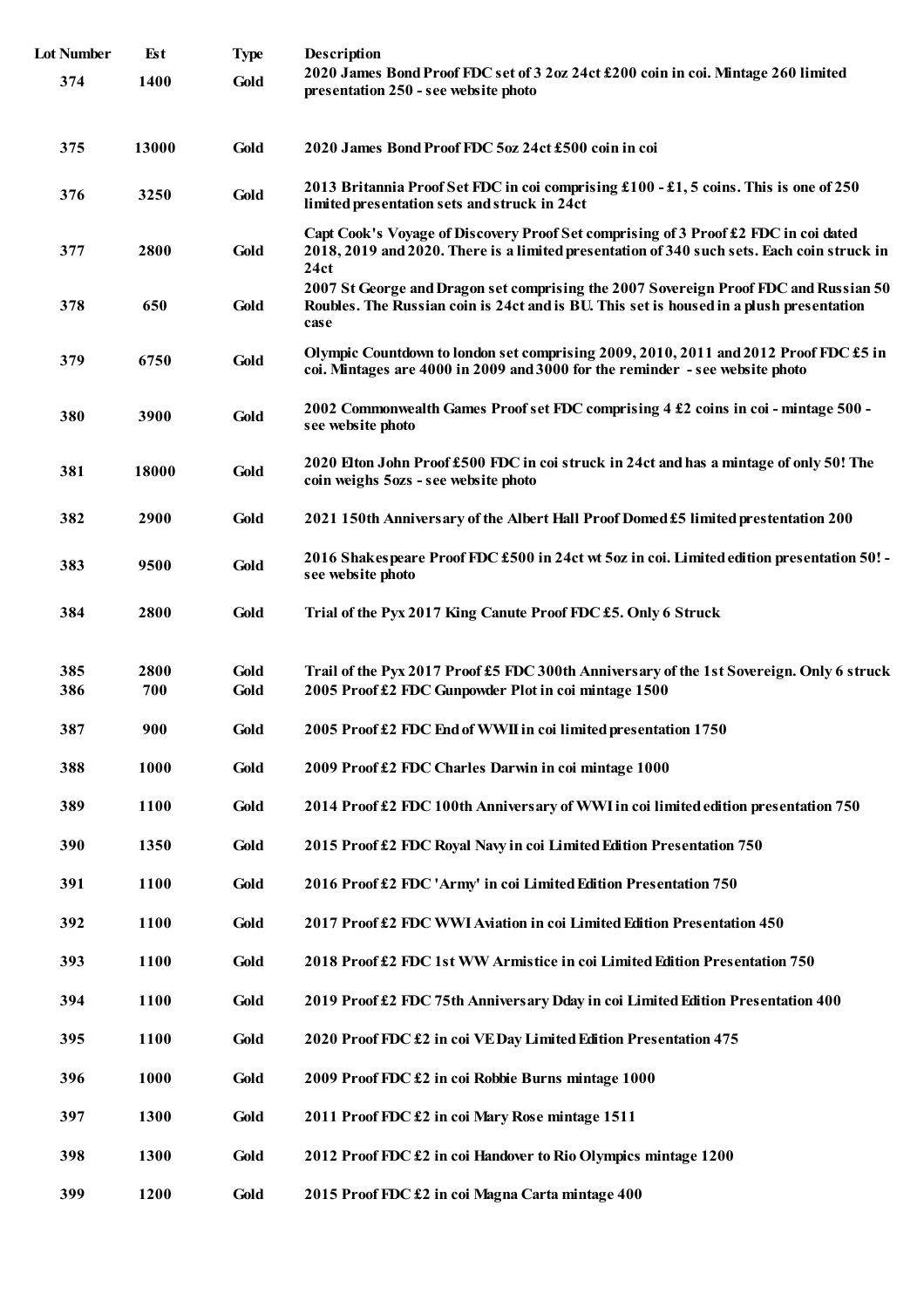| <b>Lot Number</b> | <b>Est</b>  | <b>Type</b> | Description                                                                                                                 |
|-------------------|-------------|-------------|-----------------------------------------------------------------------------------------------------------------------------|
| 400               | 2100        | Gold        | 2009 Proof FDC £5 in coi Henry VIII mintage 1509 - see website photo                                                        |
| 401               | 2100        | Gold        | 2010 Proof FDC £5 in coi Restoration of the Monarchy mintage 1200                                                           |
| 402               | 1800        | Gold        | 2017 set Proof FDC £1 in coi - last round £1 2016 and first 12 sided dated 2017 Limitied<br><b>Edition Presentation 100</b> |
| 403               | <b>1100</b> | Gold        | 2017 Proof FDC £1 in coi - Nations of the Crown Limited Edition Prestentation 2017                                          |
| 404               | 1100        | Gold        | 2021 Proof FDC Britannia (£25) in coi Limited Edition Prestation 775                                                        |
| 405               | 475         | Gold        | 1999 Sovereign Proof FDC in coi                                                                                             |
| 406               | 1100        | Gold        | 2016 Sovereign Proof FDC in coi (last round pound) Limited Edition Presentation 500                                         |
| 407               | 500         | Gold        | 2017 Sovereign Proof FDC coi Limited Edition Presentation 10500                                                             |
| 408               | 1100        | Gold        | 2017 Sovereign Piedfort Proof FDC in coi Limited Edition Presentation 3500 - see website<br>photo                           |
| 409               | 500         | Gold        | 2018 Sovereign Proof FDC in coi Limited Edition Presentation 10500                                                          |
| 410               | 700         | Gold        | 2017 Sovereign BU in coi. This was struck on 1st July. Mintage 1817                                                         |
| 411               | 600         | Gold        | 1887 JH Sovereign and 1887 JH 1/2 Sovereign EF and GEF respectively (cased)                                                 |
| 412               | 1100        | Gold        | 2014 Commonwealth Games Proof 50p FDC in coi Limited Edition Presentation 260                                               |
| 413               | 1100        | Gold        | 2019 Paddington Bear Proof FDC 50p in coi Limited Edition Presentation 600                                                  |
| 414               | 1100        | Gold        | 2019 Stephen Hawking Proof FDC 50p in coi mintage 400                                                                       |
| 415               | <b>1100</b> | Gold        | 2019 Peter Rabbit Proof 50p in coi mintage 500                                                                              |
| 416               | 10000       | Gold        | 2019 Celebrating 50 years of the 50p British Military Set (5) Proof FDC in coi mintage<br>only 75!                          |
| 417               | 10000       | Gold        | 2019 Celebrating 50 years of the 50p British Culture set of 5 Proof FDC in coi                                              |
| 418               | 50000       | Gold        | 1729 EIC 5 Guineas EF                                                                                                       |
| 419               | 5500        | Gold        | 1738 2 Guineas EF-GEF - see website photo                                                                                   |
| 420               | 5500        | Gold        | 1739 2 Guineas attractive EF with sl imperfection by neck - see website                                                     |
| 421               | 1900        | Gold        | USA 20 Dollars 1893 UNC or nr so                                                                                            |
| 422               | 1900        | Gold        | USA 20 Dollars 18965 UNC or nr so - see website photo                                                                       |
| 423               | 1900        | Gold        | USA 20 Dollars 1899 UNC or nr so                                                                                            |
| 424               | 750         | Gold        | 2020 Sovereign pl edge VEDay struck on the anniversary with mint mark BU                                                    |
| 425               | 150         | Gold        | Charles I Royal Sovereign - see website photo                                                                               |
| 426               | 600         | Gold        | 22 gold 'minors' incl USA 1/10oz Canada 1/20oz - mainly Proofs total wt c 20g                                               |
| 427               | 400         | Silver      | 2020 James Bond set of 3 loz £2 coins Proof FDC in coi Limited Edition Presentation 7007 -<br>see website photo             |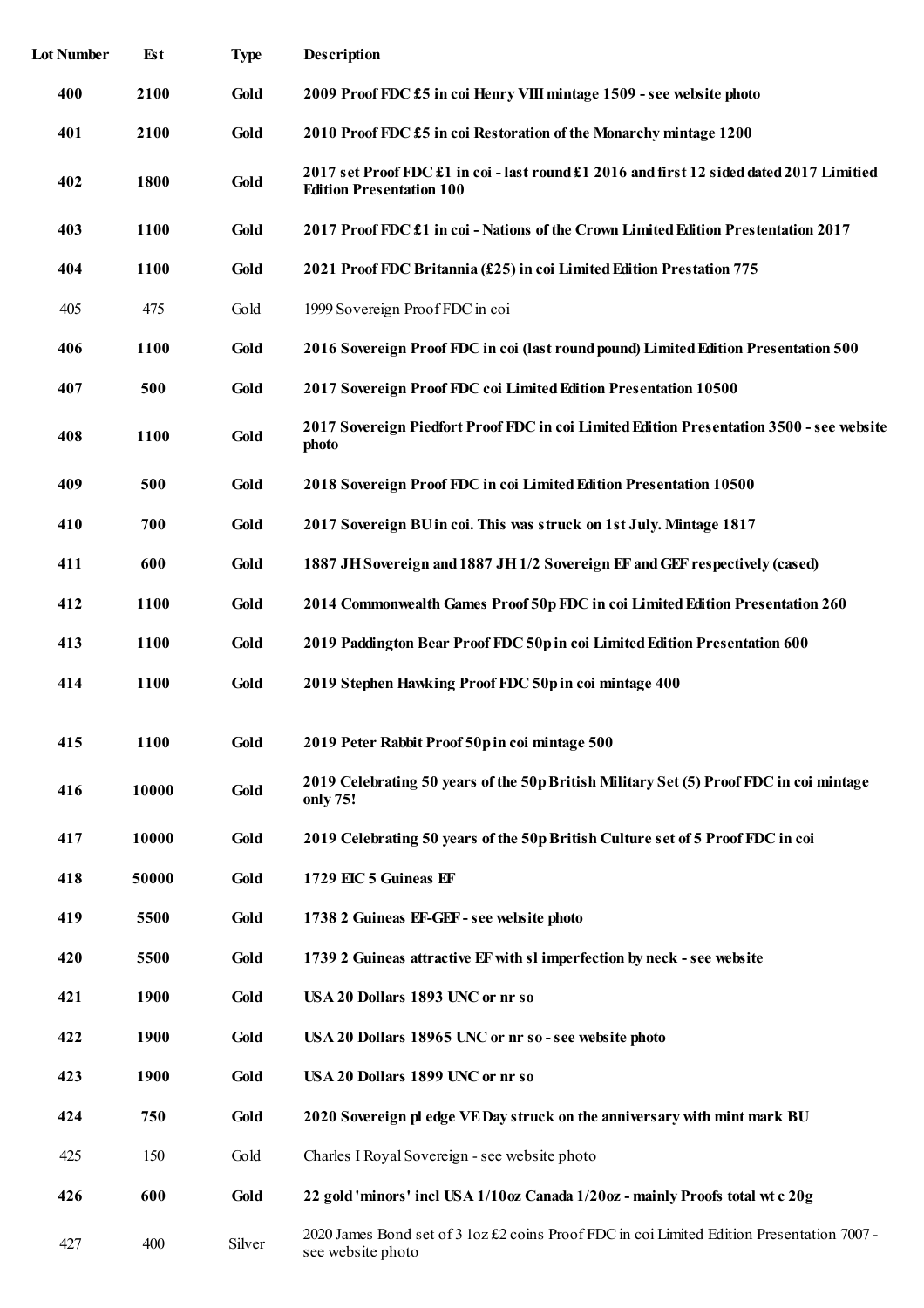| <b>Lot Number</b> | Est         | <b>Type</b>      | Description                                                                                                                               |
|-------------------|-------------|------------------|-------------------------------------------------------------------------------------------------------------------------------------------|
| 428               | 500         | <b>Silver</b>    | 2020 James Bond 5oz £10 Proof FDC in coi - see website photo                                                                              |
| 429               | 500         | <b>Silver</b>    | 2021 150th Anniversary of Royal Albert Hall Proof £5 Domed FDC in coi                                                                     |
| 430               | 130         | Silver           | 2013 Proof £2 FDC 'Spade Guinea' in coi Limited Edition Presentation 7500                                                                 |
| 431               | 100         | Silver           | 1953 gold plated 5/- and 2014 Prince Georgen silver Proof £5 cased                                                                        |
|                   |             |                  | 2014 silver Proof FDC £5 Prince George and 2015 silver Proof FDC £5 mintages 7500 + 10000                                                 |
| 432               | 150         | Silver           | respectively cased                                                                                                                        |
| 433               | 300         | Silver           | 2009 Kew Gardens 50p Proof FDC in Coi                                                                                                     |
| 434               | 170         | Silver           | 2011 Scottish £1 Proof FDC in coi Edinburgh Limited Edition Presentation 7500                                                             |
| 435               | 50          | Silver           | 2010 London Proof £1 FC in coi Limited Edition Poresentation 7500                                                                         |
| 436               | <b>1800</b> | <b>Silver</b>    | 2019 Una + Lion Proof £2 FDC in coi mintage 3000 - see website photo                                                                      |
| 437               | <b>1400</b> | 50p              | 2011 Olympic under water swimmer pair one regular issue, the other a mule - see website<br>photo                                          |
| 438               | 1500        | <b>Silver</b>    | 2016 90th Birthday 1 kilo Proof FDC in coi                                                                                                |
| 439               | 170         | £5.00            | 2015 silver Proo FDC £5x2, Birth and Christening of Princess Charlotte in coi Limited Edition<br>Presentation 9500 and 4500               |
| 440               | 600         | 50p              | 2016 Peter Rabbit silver Proof FDC in colour coi Limited Edition Presentation 15000                                                       |
| 441               | 400         | £2.00            | 2002 Commonwealth Games set of 4 Piedforts in colour in coi                                                                               |
| 442               | 600         | Silver           | 2021 Britannia + lion silver Proof FDC in coi 5ozs mintage 250                                                                            |
| 443               | 140         | Silver           | 2011 King James Bible silver Proof £2 FDC in coi Limited Edition Presentation 7500                                                        |
| 444               | 100         | Silver           | 2012 Proof £5 FDC in coi struck for the Queen's Diamond Jubilee                                                                           |
| 445               | 200         | Silver           | 2013 silver Proof £5 Peidfort FDC in coi to celebrate the Christening of Prince George Limited                                            |
|                   |             |                  | Edition Presentation 2250                                                                                                                 |
| 446               | 100         | Silver<br>Silver | 2015 silver Proof £5 FDC The Longest Reigning Monach in coi<br>2020 silver Proof FDC 2oz in coi 'Queen' Limited Edition Presentation 7500 |
| 447<br>448        | 150<br>180  | Silver           | 2014 silver Proof FDC in coi £5 Queen Anniversary Limited Edition Presentation 3100                                                       |
| 449               | 300         | Silver           | 2020 silver Proof £5 FDC in coi 'Queen' mintage 500 wt 2ozs - see website photo                                                           |
| 450               | 1100        | Silver           | Beatrix Potter silver Proof FDC 50p x5 -Mrs Tiggy-winkle, Puddle-Duck, Squirrel-Nutkin<br>and Peter Rabbit cased                          |
| 451               | 240         | Silver           | 1937 Proof set gen UNC, the bronze toned in coi-this pristine                                                                             |
| 452               | 280         | Proof Set        | 1937 gen UNC-FDC or nr so, some toning to bronze in coi-this pristine                                                                     |
| 453               | 150         | Proof Set        | 1950 x2 in coi FDC or nr so                                                                                                               |
| 454               | 80          | Proof Set        | 1951 some toning to bronze FDC or nr so                                                                                                   |
| 455               | 575         | <b>Proof Set</b> | 2009 in original folder incl Kew Gardens 50p BU - see website photo                                                                       |
| 456               | 55          | $5/-$            | 1663 Reddite/Petition by Simon NVF cast                                                                                                   |
| 457               | 60          | $5/-$            | 1668 Fair - GF exmt                                                                                                                       |
| 458               | 75          | $5/-$            | 1676 NF-F                                                                                                                                 |
| 459               | 100         | $5/-$            | 1676 F - GF                                                                                                                               |
| 460               | 75          | $5/-$            | 1679 Fair - F                                                                                                                             |
| 461               | 75          | $5/-$            | 1680 Fair -NF                                                                                                                             |
| 462               | 240         | $5/-$            | 1688/7 some obv adj mks F-NVF                                                                                                             |
| 463               | 260         | $5/-$            | 1692 iv 2 Fair - NF                                                                                                                       |
| 464               | 45          | $5/-$            | 1821 x2 F and F - GF                                                                                                                      |
| 465               | 130         | $5/-$            | 1844 sm datye cinquefoil pleasant VF                                                                                                      |
| 466               | 1050        | $5/-$            | 1844 cinquefoil stops, bright AUNC - see website photo                                                                                    |
| 467               | 120         | $5/-$            | 1844 cinquefoil, light tone some obv h'lines GVF                                                                                          |
| 468               | 110         | $5/-$            | 1844 sm date, cinquefoil VF                                                                                                               |
|                   |             |                  |                                                                                                                                           |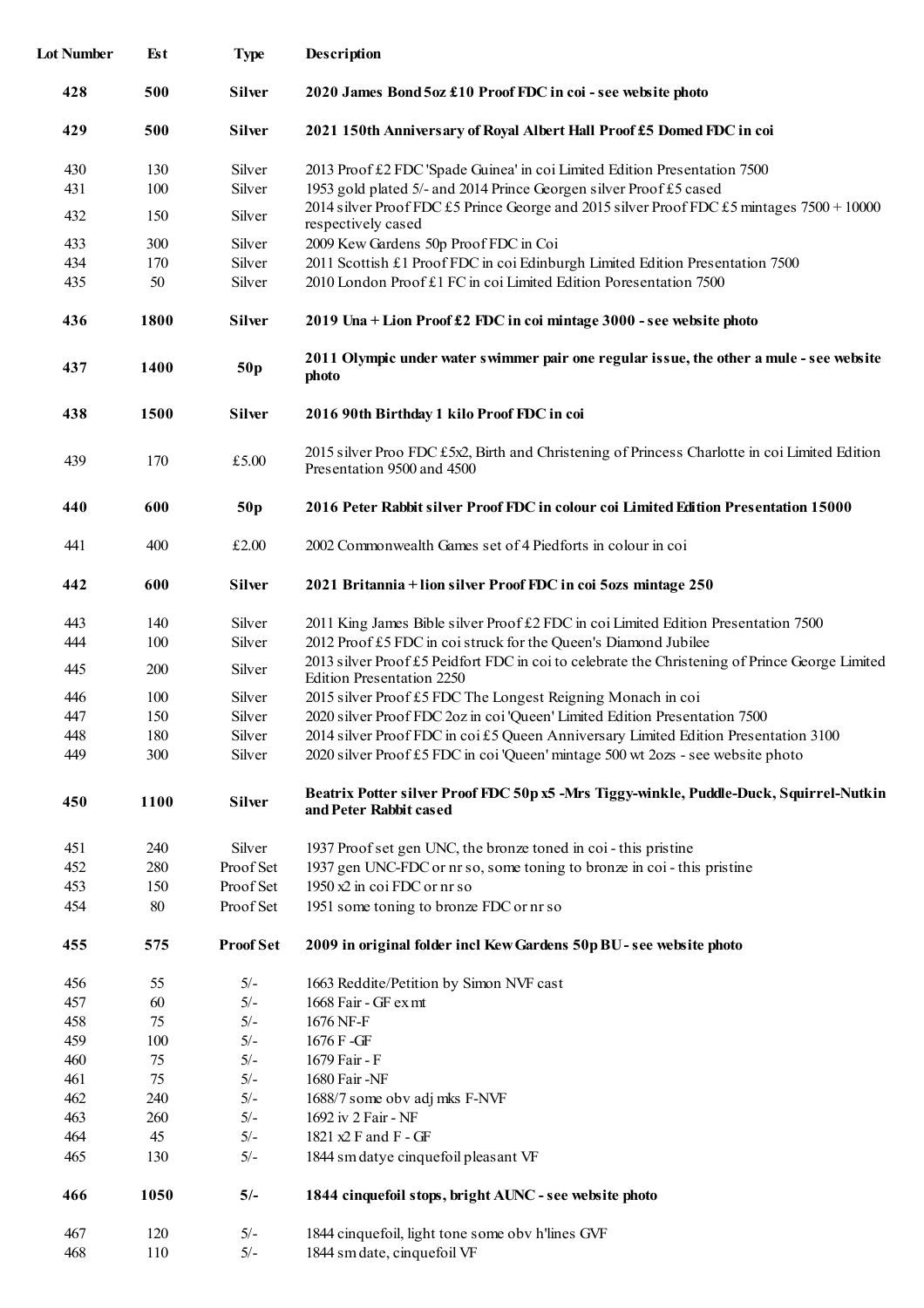| <b>Lot Number</b> | <b>Est</b> | <b>Type</b> | Description                                                                                                                                                           |
|-------------------|------------|-------------|-----------------------------------------------------------------------------------------------------------------------------------------------------------------------|
| 469               | 80         | $5/-$       | 1845 3 sm obv scrs owise VF                                                                                                                                           |
| 470               | 130        | $5/-$       | 1845 VF                                                                                                                                                               |
| 471               | 140        | $5/-$       | 1847 sm obv mk AVF                                                                                                                                                    |
| 472               | 65         | $5/-$       | 1887 light tone EF-GEF                                                                                                                                                |
| 473               | 175        | $5/-$       | 1890 UNC attractive light tone                                                                                                                                        |
| 474               | 28         | $5/-$       | 1893 LVI VF                                                                                                                                                           |
| 475               | 100        | $5/-$       | 1897 LXI AEF                                                                                                                                                          |
| 476               | 120        | $5/-$       | 1898 LXII EF with good eye appeal                                                                                                                                     |
|                   |            |             | Vic OH x8 1895 LIX, F, 1899 LXII NF-F, 1896 LX F-GF, 1897 LX F, 1897 LXI GF-NUF, 1899                                                                                 |
| 477               | 180        | $5/-$       | LXII F, 1900 LXIII F 1900 LXIV GF                                                                                                                                     |
| 478               | 260        | $5/-$       | 1900 LXIV sl obv surf mks owise lustrous UNC or nr so - see website photo                                                                                             |
| 479               | 240        | $5/-$       | 1900 LXIII rev pin prick + 1 or 2 v tiny rimnicks owise Virt BU - see website photo                                                                                   |
| 480               | 250        | $5/-$       | 1929 EF-GEF - see website photo                                                                                                                                       |
| 481               | 20         | $5/-$       | 1953 Proof FDC or nr so                                                                                                                                               |
| 482               | 15         | $5/-$       | 1972 sil Proof FDC or nr so (no case)                                                                                                                                 |
| 483               | 15         | $5/-$       | 1977 sil Proof FDC or nr so (no case)                                                                                                                                 |
| 484               | 15         | $5/-$       | 1980 sil Proof FDC or nr so (no case)                                                                                                                                 |
| 485               | 15         | $5/-$       | 1981 sil Proof FDC or nr so (no case)                                                                                                                                 |
|                   |            |             |                                                                                                                                                                       |
| 486               | 850        | $4/-$       | 1911 Pattern by Hath in Iron Error edge - 'Ship Nails Calshot Castle, May 1896 EF with<br>some rusting as often ESC3680 R5 ie 5-10 known examples - see website photo |
| 487               | 85         | $4/-$       | 1888 light tone EF-GEF                                                                                                                                                |
| 488               | 800        | 2/6         | 1693 light tone obv rim nick EF - see website photo                                                                                                                   |
| 489               | 750        | 2/6         | 1708 toned EF ESC577 S3604 - see website photo                                                                                                                        |
| 490               | 300        | 2/6         | 1720 R+P F-GF                                                                                                                                                         |
| 491               | 120        | 2/6         | 1689 2nd shield dark tone F-GF                                                                                                                                        |
| 492               | 250        | 2/6         | 1817 BH tiny rev rim nick EF                                                                                                                                          |
| 493               | 75         | 2/6         | 1824 Pinched at edge NVF-GVF                                                                                                                                          |
| 494               | 460        | 2/6         | 1825 toned UNC or nr so - see website photo                                                                                                                           |
|                   |            |             |                                                                                                                                                                       |
| 495               | 500        | 2/6         | 1829 EF-AUNC - see website photo                                                                                                                                      |
| 496               | 1600       | 2/6         | 1848 pl date EF-AUNC - see website photo                                                                                                                              |
| 497               | 300        | 2/6         | 1876 v tiny rev flaw owise GEF-UNC - see website photo                                                                                                                |
| 498               | 80         | 2/6         | 1889 VF-GVF, 1911 VF, 1913 NVF-VF, 1926ME VF-GVF, 1927 GVF-NEF, 1929 NEF-GEF, 1931                                                                                    |
|                   |            |             | AEF, 1932 EF-UNC LUSTRE, 1933 NEF-EF, 1934 F, 1935 EF-GF, 1945 NEF (12)                                                                                               |
| 499               | 330        | 2/6         | 1883 BU or $n r s o$ – see website photo                                                                                                                              |
| 500               | 380        | 2/6         | 1887JH Proof lightly toned AUNC-UNC - see website photo                                                                                                               |
| 501               | 45         | 2/6         | 1883 VF and 1887 JH EF                                                                                                                                                |
| 502               | 120        | 2/6         | 1911 poss Proof smrimnick 1 or 2 sm surf mks to obv EF                                                                                                                |
| 503               | 180        | 2/6         | 1892 light tone AUNC-UNC prooflike                                                                                                                                    |
| 504               | 8000       | 2/6         | 1905 slabbed PCGS MS63 choice UNC - see website photo                                                                                                                 |
| 505               | 340        | 2/6         | 1906 obv h'line + tiny rim nick lustrous UNC - see website photo                                                                                                      |
| 506               | 280        | 2/6         | 1909 sm obv scr light tone UNC                                                                                                                                        |
| 507               | 30         | 2/6         | 1915 AUNC 1932 GVF-NEF                                                                                                                                                |
| 508               | 100        | 2/6         | 1924 Virt BU                                                                                                                                                          |
| 509               | 65         | 2/6         | 1927 Proof UNC                                                                                                                                                        |
| 510               | 40         | 2/6         | range from 1948-64 $(11)$ all EF or better                                                                                                                            |
|                   |            |             | 1887JH lustrous UNC, 1887 1/- NEF, 1887 6d shield NEF sil 3d 1887JH light tone UNC and                                                                                |
| 511               | 50         | $2/-$       | stunning                                                                                                                                                              |
| 512               | 700        | $2/-$       | 1892 v minor obv surf mks UNC sl prooflike - see website photo                                                                                                        |
| 513               | 450        | $2/-$       | 1893 Proof dark peripheral tone FDC or nr so - see website photo                                                                                                      |
| 514               | 140        | $2/-$       | <b>1894 AUNC</b>                                                                                                                                                      |
| 515               | $80\,$     | $2/-$       | 1896 EF-AUNC                                                                                                                                                          |
|                   |            |             |                                                                                                                                                                       |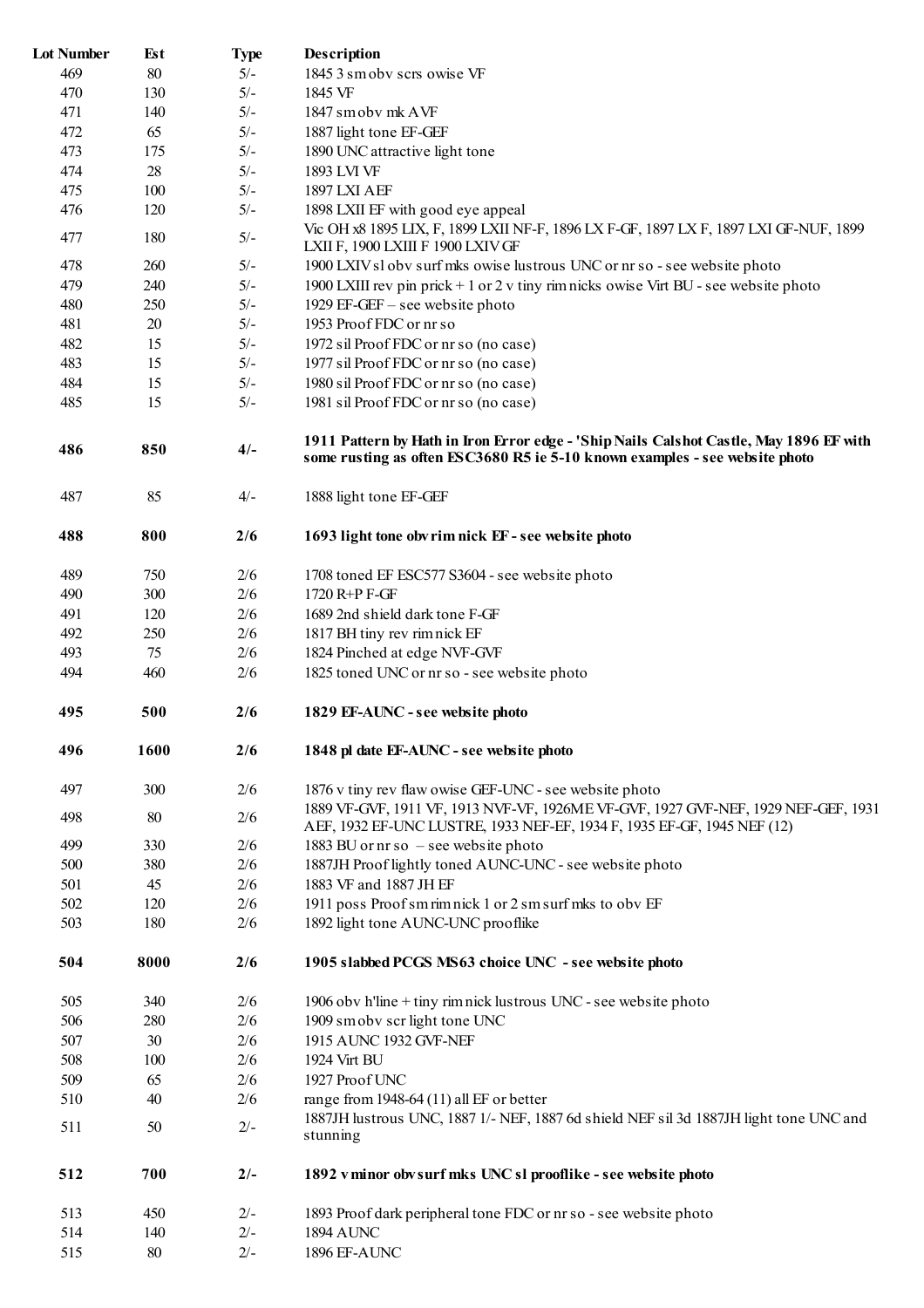| <b>Lot Number</b> | Est    | <b>Type</b>        | Description                                                                                                                                                                                       |
|-------------------|--------|--------------------|---------------------------------------------------------------------------------------------------------------------------------------------------------------------------------------------------|
| 516               | 600    | $2/-$              | 1905 lustre EF-see website photo                                                                                                                                                                  |
| 517               | 160    | $2/-$              | 1906 UNC or nr so                                                                                                                                                                                 |
| 518               | 60     | $2/-$              | 1911 UNC or nr so                                                                                                                                                                                 |
| 519               | 60     | $2/-$              | 1913 VF, 1914 NEF, 1916 GVF, 1922 GVF, 1928 VF, 1930 lustrous Virt UNC, 1931 EF, 1935 VF,                                                                                                         |
|                   |        |                    | 1936 EF lustrous, 1938 EF-AUNC, 1939, 1943 EF 1944 Virt UNC 1950 and 1954 EF                                                                                                                      |
| 520               | 80     | $2/-$              | 1913 sl toned Virt UNC                                                                                                                                                                            |
| 521               | 35     | $2/-$              | 1917 tiny rimnick AUNC                                                                                                                                                                            |
| 522               | 260    | $2/-$              | 1932 EF-GEF - see website photo                                                                                                                                                                   |
| 523               | 800    | $1/-$              | 1746 Proof NEF-EF - see website photo                                                                                                                                                             |
| 524               | 100    | $1/-$              | 1825 EF-GEF                                                                                                                                                                                       |
| 525               | 340    | $1/-$              | 1842 BU or nr so - see website photo                                                                                                                                                              |
| 526               | 250    | $1/-$              | 1857 7/ broken 5 ESC3010 R4 NEF-AEF                                                                                                                                                               |
| 527               | 150    | $1/-$              | 1893 Proof a few sm tone spots in obv legend and minor surf mks owise AUNC                                                                                                                        |
| 528               | 700    | $1/-$              | 1905 slabbed NGC AUNC 'stained'. Possible toned - see website photo                                                                                                                               |
| 529               | 65     | $1/-$              | group of 14 to 1946, gen EFish incl 1915 EF, 1930 GVF, 1933 UNC or nr so, 1945 E+S BU,<br>1956E EF                                                                                                |
| 530               | 100    | 6d                 | 1658 pl edge Cromwell copy toned GF+VF                                                                                                                                                            |
| 531               | 280    | 6d                 | 1743 Roses EF lustre - see website photo                                                                                                                                                          |
| 532               | 120    | 6d                 | <b>1853 AUNC</b>                                                                                                                                                                                  |
| 533               | 150    | 6d                 | 1857 sm obv die flaw, 1 or 2 rev surf mks EF-GEF                                                                                                                                                  |
| 534               | 90     | 6d                 | 1879 no die no. UNC v attractive toning                                                                                                                                                           |
| 535               | 90     | 6d                 | 1880 UNC v attractive toning                                                                                                                                                                      |
| 536               | 90     | 6d                 | 1881 UNC v attractive toning                                                                                                                                                                      |
| 537               | 50     | 6d                 | 1893 BU or nr so                                                                                                                                                                                  |
| 538               | 45     | 6d                 | 1898 UNC v attractive toning                                                                                                                                                                      |
| 539               | 45     | 6d                 | 1898 UNC v attractive toning                                                                                                                                                                      |
| 540               | 45     | 6d                 | 1898 UNC v attractive toning                                                                                                                                                                      |
| 541               | 45     | 6d                 | 1881 UNC v attractive toning                                                                                                                                                                      |
| 542               | 45     | 6d                 | 1898 UNC v attractive toning – see website photo                                                                                                                                                  |
|                   |        |                    | group of 13 gen EFish incl 1949 BU or nr so, 1950 BU, 1951 lustrous AUNC, 1952 VF, 1954 BU                                                                                                        |
| 543               | 22     | 6d                 | or nr so, 1957 lustrous UNC                                                                                                                                                                       |
| 544               | 45     | 4d                 | 1836 lustrous UNC                                                                                                                                                                                 |
| 545               | 130    | 2/6                | 181 EF sm rev rim nick                                                                                                                                                                            |
| 546               | 600    | 2/6                | 1953 Proof FDC or nr so S4137 'I' of 'DEI' points to a space - see website photo                                                                                                                  |
| 547               | 650    | Sil 3d             | 1848 lustrous EF-see website photo                                                                                                                                                                |
| 548               | 750    | Sil 3d             | 1852 lustrous UNC or nr so - see website photo                                                                                                                                                    |
| 549               | 30     | Sil 3d             | group of 12 incl 1886 EF-GEF, 1917 lustrous UNC, 1935 UNC 1942 GVF                                                                                                                                |
| 550               | 25     | Sil 3d             | c104 incl 20 Pre 20 average                                                                                                                                                                       |
| 551               | 25     | Br 3d              | (21) mainly high grade incl 1937 Virt BU, 1938 lustre EF 1939 lustre EF, 1940 EF-UNC, lustre,<br>1942 lustrous UNC 1944 lustrous AUNC, 1948 EF lustre, 1952 AUNC, 1954-7 lustrous UNC or<br>nr so |
| 552               | NO LOT | <b>NOLOT</b>       | <b>NOLOT</b>                                                                                                                                                                                      |
| 553               | 140    | <b>Maundy Sets</b> | 1983 BU in modern red case                                                                                                                                                                        |
| 554               | 140    | <b>Maundy Sets</b> | 1984 BU in modern red case                                                                                                                                                                        |
| 555               | 180    | Maundy Sets        | 1910 UNC with matching tone                                                                                                                                                                       |
|                   |        |                    | 1852 1 or 2 sm obv spots owise UNC with light tone. This is the rarest in the Victorian series -                                                                                                  |
| 556               | 40     | Maundy 4d          | see website photo                                                                                                                                                                                 |
| 557               | 35     | m2d                | Charles II undated light tone NEF-EF rev die flaw from top left of harp to the edge by R of<br><b>REGNO</b>                                                                                       |
| 558               | 45     | m2d                | Charles II undated light tone AEF-EF - see website photo                                                                                                                                          |
| 559               | 45     | m2d                | 1686 light tone EF                                                                                                                                                                                |
| 560               | 20     | m2d                | <b>1800 NEF-EF</b>                                                                                                                                                                                |
| 561               | 45     | m2d                | 1846 light tone lustre UNC v rare - see website photo                                                                                                                                             |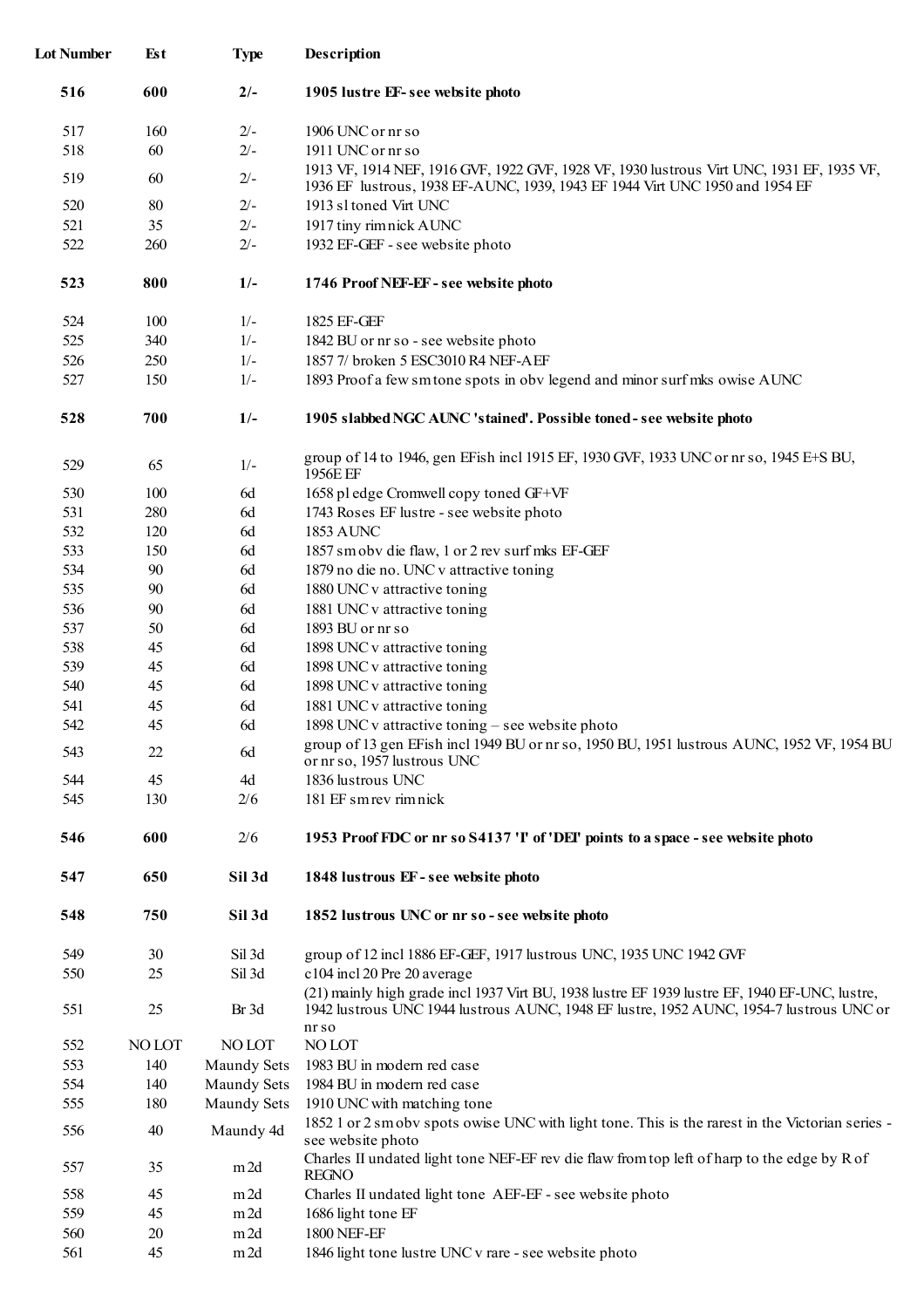| <b>Lot Number</b> | Est      | <b>Type</b>                      | <b>Description</b>                                                                                                                                                                                                                                                                                                                                                                                             |
|-------------------|----------|----------------------------------|----------------------------------------------------------------------------------------------------------------------------------------------------------------------------------------------------------------------------------------------------------------------------------------------------------------------------------------------------------------------------------------------------------------|
| 562               | 40       | m2d                              | 1847 EF-UNC with lustre traces                                                                                                                                                                                                                                                                                                                                                                                 |
| 563               | 40       | m2d                              | 1852 AUNC light tone - see website photo                                                                                                                                                                                                                                                                                                                                                                       |
| 564               | 25       | m 1d                             | 1739 GVF-EF light tone smedge flaw                                                                                                                                                                                                                                                                                                                                                                             |
| 565               | 30       | m 1d                             | 1743 light tone EF-GEF                                                                                                                                                                                                                                                                                                                                                                                         |
| 566               | 40       | m 1d                             | 1792 'wire' toned EF or nr so - see website photo                                                                                                                                                                                                                                                                                                                                                              |
| 567               | 30       | m 1d                             | 1852 NEF-EF                                                                                                                                                                                                                                                                                                                                                                                                    |
| 568               | 120      | 2d                               | 1797 EF nice colour, good edges, minor surf mks to obv + tone spots                                                                                                                                                                                                                                                                                                                                            |
| 569               | 250      | 2d                               | 1797 toned UNC or nr so - see website photo                                                                                                                                                                                                                                                                                                                                                                    |
| 570               | 110      | 2d                               | 1797 light tone EF odd tone spot                                                                                                                                                                                                                                                                                                                                                                               |
| 571               | 40       | 2d                               | 1797 obv scr VF                                                                                                                                                                                                                                                                                                                                                                                                |
| 572               | 65       | 1/2d                             | 1836 EF-UNC or nr so with light tone                                                                                                                                                                                                                                                                                                                                                                           |
| 573               | 22       | 1/2d                             | 1843 EF                                                                                                                                                                                                                                                                                                                                                                                                        |
| 574               | 45       | 1/2d                             | 1862 light tone EF                                                                                                                                                                                                                                                                                                                                                                                             |
| 575               | 7        | 1 <sub>d</sub>                   | 1797, 1806, 1807 F                                                                                                                                                                                                                                                                                                                                                                                             |
| 576               | 170      | 1 <sub>d</sub>                   | 1806 substantial lustre UNC- see website photo                                                                                                                                                                                                                                                                                                                                                                 |
| 577               | 80       | 1 <sub>d</sub>                   | 1806 choc toned, odd obv spot owise UNC or nr so                                                                                                                                                                                                                                                                                                                                                               |
| 578               | 100      | 1 <sub>d</sub>                   | 1825 light tone seb EF                                                                                                                                                                                                                                                                                                                                                                                         |
| 579               | 250      | 1d                               | 1826 EF-GEF lustre - see website photo                                                                                                                                                                                                                                                                                                                                                                         |
| 580               | 220      | 1d                               | 1831 toned EF                                                                                                                                                                                                                                                                                                                                                                                                  |
| 581               | 320      | 1 <sub>d</sub>                   | 1834 EF-GEF underlying lustre - see website photo                                                                                                                                                                                                                                                                                                                                                              |
| 582               | 30       | 1 <sub>d</sub>                   | 1831 NVF                                                                                                                                                                                                                                                                                                                                                                                                       |
| 583               | 50       | 1 <sub>d</sub>                   | 1841 no colon EF lustre                                                                                                                                                                                                                                                                                                                                                                                        |
| 584               | 75       | 1 <sub>d</sub>                   | 1841 no colonAUNC lustre                                                                                                                                                                                                                                                                                                                                                                                       |
| 585               | 110      | 1 <sub>d</sub>                   | 1847 GEF lustre                                                                                                                                                                                                                                                                                                                                                                                                |
| 586               | 45       | 1 <sub>d</sub>                   | 1854 OT EF-GEF lustre, 1854 PT light tone VF-NEF sl edgy                                                                                                                                                                                                                                                                                                                                                       |
| 587               | 65       | 1 <sub>d</sub>                   | 1854 PT toned EF-UNC with lustre traces                                                                                                                                                                                                                                                                                                                                                                        |
| 588               | 45       | 1 <sub>d</sub>                   | 1856 PT AF, 1857 PT GVF sl rev staining                                                                                                                                                                                                                                                                                                                                                                        |
| 589               | 700      | 1 <sub>d</sub>                   | 1856 PT sm obv spot, nice tone UNC - see website photo                                                                                                                                                                                                                                                                                                                                                         |
| 590               | 55       | 1d                               | 1859 NEF-EF odd rev spot                                                                                                                                                                                                                                                                                                                                                                                       |
| 591               | 70       | 1 <sub>d</sub>                   | 1860 F13 3+D toned AUNC                                                                                                                                                                                                                                                                                                                                                                                        |
| 592               | 360      | 1 <sub>d</sub>                   | 1860BB F1 GVF-EF lustre traces - see website photo                                                                                                                                                                                                                                                                                                                                                             |
| 593               | 500      | 2d                               | 1797 UNC lustre - see website photo                                                                                                                                                                                                                                                                                                                                                                            |
| 594               | 350      | 1 <sub>d</sub>                   | 1863/1 Poor, over-strike visible under strong magnification. Spink cat lists this but does<br>not attribute any values but states 'extremely rare'. It is one of only 4 in the Victoria bun<br>bronze series not to have values attributed, the others being $18612+F$ , $1863$ die no. 5 and<br>1863 slender 3. This is always much sought after on the rare occasions they are offered-<br>see website photo |
| 595               | 100      | 1 <sub>d</sub>                   |                                                                                                                                                                                                                                                                                                                                                                                                                |
| 596               | 190      | 1 <sub>d</sub>                   | 1864 upper serif toned NEF-EF with tiny dig above hd<br>1873 lustrous UNC - see website photo                                                                                                                                                                                                                                                                                                                  |
| 597               | 130      | 1 <sub>d</sub>                   | 1874H F66 toned EF-AUNC with lustre traces                                                                                                                                                                                                                                                                                                                                                                     |
| 598               |          | 1 <sub>d</sub>                   |                                                                                                                                                                                                                                                                                                                                                                                                                |
| 599               | 50       | 1 <sub>d</sub>                   | 1887 spot below ship owise lustrous UNC or nr so                                                                                                                                                                                                                                                                                                                                                               |
|                   | 40       |                                  | 1892 AUNC lustre                                                                                                                                                                                                                                                                                                                                                                                               |
| 600               | 700      | 1 <sub>d</sub>                   | 1893/2 BU or nr so - see website photo                                                                                                                                                                                                                                                                                                                                                                         |
| 601               | 45       | 1 <sub>d</sub><br>1 <sub>d</sub> | $1897$ BU or $n r s$<br>1897 dot NF-F                                                                                                                                                                                                                                                                                                                                                                          |
| 602<br>603        | 35<br>50 | 1 <sub>d</sub>                   |                                                                                                                                                                                                                                                                                                                                                                                                                |
|                   |          |                                  | 1901 x5 UNC with varying amounts of lustre<br>(14) high grade incl 1901 lustre UNC, 1906 toned UNC 1916 lustrous AUNC, 1920 lustre UNC,                                                                                                                                                                                                                                                                        |
| 604               | 50       | 1 <sub>d</sub>                   | 1927 UNC some lustre 1950 GVF                                                                                                                                                                                                                                                                                                                                                                                  |
| 605               | 10       | 1 <sub>d</sub>                   | 1901 light tone AUNC                                                                                                                                                                                                                                                                                                                                                                                           |
| 606               | 60       | 1 <sub>d</sub>                   | 1904 odd spot or two owise Virt BU                                                                                                                                                                                                                                                                                                                                                                             |
| 607               | 75       | 1 <sub>d</sub>                   | 1907 lustre AUNC, 1908 2 digs below ear owise Virt BU, 1910 Virt BU                                                                                                                                                                                                                                                                                                                                            |
| 608               | 550      | 1 <sub>d</sub>                   | 1918KN toned UNC with lustre traces and an unusually good strike for this coin - see<br>website photo                                                                                                                                                                                                                                                                                                          |
| 609               | 45       | 1 <sub>d</sub>                   | 1912H light toning EF with rev lustre traces                                                                                                                                                                                                                                                                                                                                                                   |
| 610               | 75       | 1 <sub>d</sub>                   | 1927-30 (4) lustrous UNC-Virt BU - see website photo                                                                                                                                                                                                                                                                                                                                                           |
| 611               | 22       | 1d                               | (3) 1944 MT 1945 MT 1946 MT UNC                                                                                                                                                                                                                                                                                                                                                                                |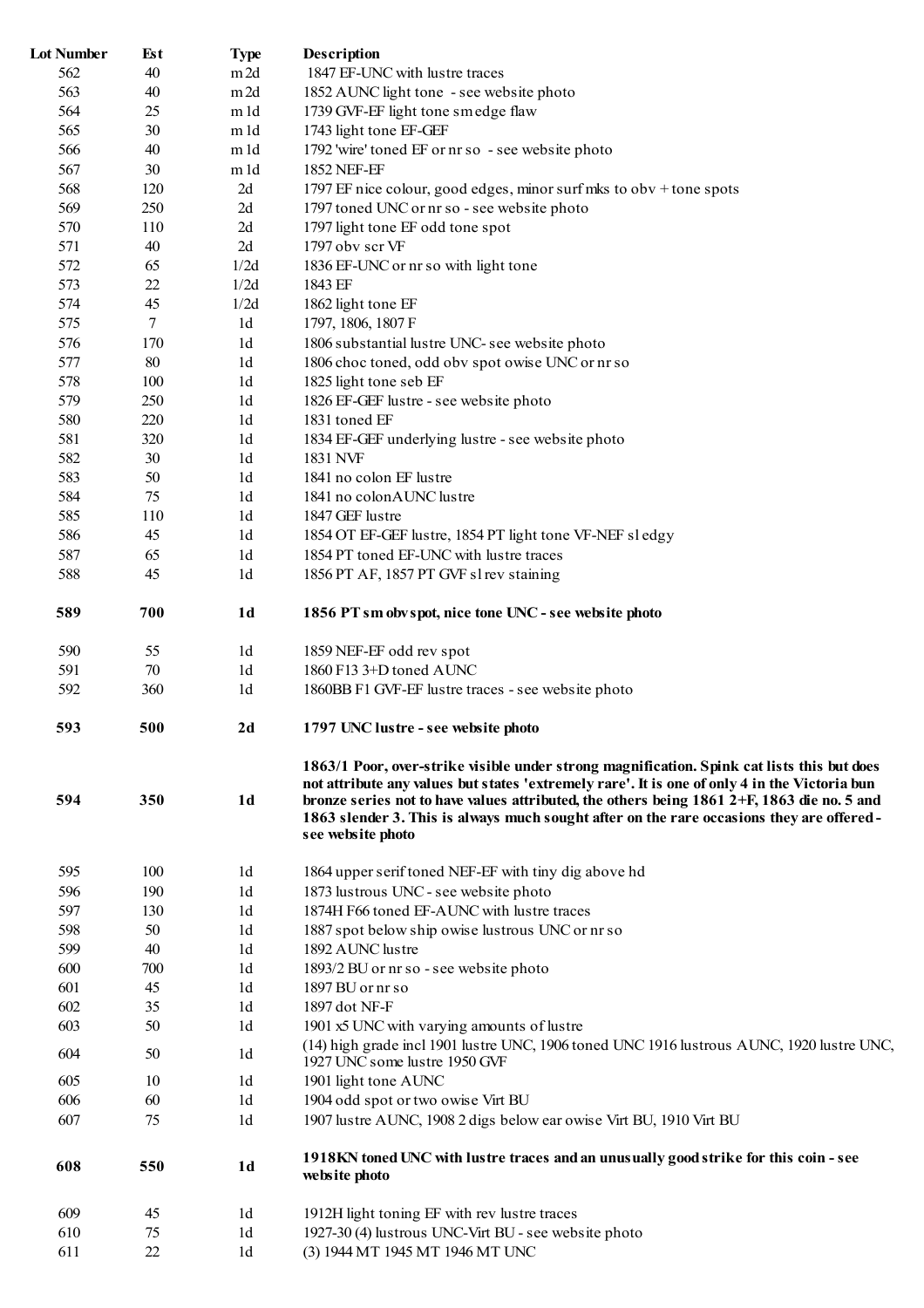| <b>Lot Number</b> | Est | <b>Type</b>    | <b>Description</b>                                                                                                                                                              |
|-------------------|-----|----------------|---------------------------------------------------------------------------------------------------------------------------------------------------------------------------------|
| 612               | 16  | 1 <sub>d</sub> | 1951 VF                                                                                                                                                                         |
| 613               | 80  | 2d             | 1797 light tone NEF 2 sm rev digs                                                                                                                                               |
| 614               | 200 | 1/2d           | 1673 NVF - see website photo                                                                                                                                                    |
| 615               | 40  | 1/2d           | 1694 NF 1799 x2 GF and NEF                                                                                                                                                      |
| 616               | 30  | 1/2d           | 1699 no stop after GVLIELMVS F or nr so                                                                                                                                         |
| 617               | 240 | 1/2d           | 1771 lustre UNC or nr so                                                                                                                                                        |
| 618               | 300 | 1/2d           | 1771 lustrous UNC or nr so - see website photo                                                                                                                                  |
| 619               | 45  | 1/2d           | 1799 toned UNC                                                                                                                                                                  |
| 620               | 350 | 1/2d           | 1806-07 double obv with pl edge, thought to be by Taylor - see website photo                                                                                                    |
| 621               |     | 1/2d           | 1826 light tone with lustre traces AUNC                                                                                                                                         |
|                   | 120 |                |                                                                                                                                                                                 |
| 622               | 45  | 1/2d           | 1853 light tone Virt UNC with lustre traces                                                                                                                                     |
| 623               | 30  | 1/2d           | 1854 lustrous UNC some obv staining                                                                                                                                             |
| 624               | 50  | 1/2d           | (25) incl 1858 NVF, 1896 EF lustre traces 1901 AUNC lustre sl obv tone, 1902 sl toned EF<br>1925 1st obv lustrous GEF, 1950-1 Proof UNC 1952 lustrous UNC others gen high grade |
| 625               | 30  | 1/2d           | 1859 toned EF with lustre traces                                                                                                                                                |
| 626               | 55  | 1/2d           | 1886 lustrous UNC or nr so                                                                                                                                                      |
| 627               | 50  | 1/2d           | 1887 lustrous UNC or nr so                                                                                                                                                      |
| 628               | 50  | 1/2d           | 1891 1 or 2 v minor obv tone spots owise lustrous UNC                                                                                                                           |
| 629               | 28  | 1/2d           | $1900$ BU or $nrs$ o                                                                                                                                                            |
| 630               | 240 | 1/2d           | 1902 LT slabbed CGS82 - choice UNC - see website photo                                                                                                                          |
| 631               | 30  | 1/2d           | 1913 BU or nr so                                                                                                                                                                |
| 632               | 30  | 1/2d           | 1934 BU gem                                                                                                                                                                     |
| 633               | 80  | 1/4d           | 1675 bold VF but a handful of sm verd spots                                                                                                                                     |
|                   |     |                |                                                                                                                                                                                 |
| 634               | 200 | 1/4d           | 1699 DIL unbarred 'A' in 'Britannia' F-AVF - see website photo                                                                                                                  |
| 635               | 150 | 1/4d           | 1700 B/R in 'TERTIVS' and R/B in BRITANNIA as well as unbarred A's F                                                                                                            |
| 636               | 500 | 1/4d           | 1746 V/U Spink cat does not attribute values above VF which is £250. Our specimen is<br>toned EF-GEF and is possibly the finest known - see website photo                       |
| 637               | 50  | 1/4d           | 1799 lustrous UNC                                                                                                                                                               |
| 638               | 40  | 1/4d           | 1806 toned UNC                                                                                                                                                                  |
| 639               | 280 | 1/4d           | 1806 Proof slabbed PCGS PR64BN -see website photo                                                                                                                               |
| 640               | 50  | 1/4d           | 1821 toned rev $+$ lustrous obv UNC or nr so                                                                                                                                    |
| 641               | 60  | 1/4d           | 1844 AF 1849 F                                                                                                                                                                  |
| 642               | 450 | 1/4d           | 1845 large date UNC or nr so sl lustre - see website photo                                                                                                                      |
|                   |     |                | c78 incl 1886 NEF obv lustre, 1888 toned EF 1896 AUNC lustre 1910 EF underlying lustre                                                                                          |
| 643               | 50  | 1/4d           | 1923 AUNC lustrous, 1929 lustrous UNC and GVF, 1943 1/4d GVF                                                                                                                    |
| 644               | 50  | 1/4d           | 1865 large 8 EF lustre, 1866 lustrous EF-GEF 1868 EF lustre with a few smspots                                                                                                  |
| 645               | 55  | 1/4d           | 1882H lustrous UNC                                                                                                                                                              |
| 646               | 40  | 1/4d           | 1884, 1885, 1886 all with lustre EF or better                                                                                                                                   |
|                   |     |                |                                                                                                                                                                                 |
| 647               | 16  | 1/4d           | 1890 lustrous UNC with a few obv spots                                                                                                                                          |
| 648               | 45  | 1/4d           | 1890 Virt BU                                                                                                                                                                    |
| 649               | 45  | 1/4d           | 1890 Virt BU                                                                                                                                                                    |
| 650               | 12  | 1/4d           | 1901 MT UNC, 1903 MT AUNC 1905 MT EF                                                                                                                                            |
| 651               | 26  | 1/4d           | 1910 NOT MT lustre AUNC-UNC                                                                                                                                                     |
| 652               | 12  | 1/4d           | 1911 MT EF, 1912 MT AUNC, 1917 MT AUNC                                                                                                                                          |
| 653               | 20  | 1/4d           | 1930, 1931, 1932 BU                                                                                                                                                             |
| 654               | 140 | $1/2$ $1/4d$   | 1837 VF-GVF few smobv tone spots                                                                                                                                                |
| 655               | 90  | $1/2$ $1/4d$   | 1839 sl toned in fields owise BU                                                                                                                                                |
| 656               | 90  | $1/2$ $1/4d$   | 1839 Virt BU - see website photo                                                                                                                                                |
| 657               | 32  | $1/2$ $1/4d$   | 1844 Virt BU - BU some peripheral toning - see website photo                                                                                                                    |
| 658               | 65  | $1/2$ $1/4d$   | 1847 lustrous UNC                                                                                                                                                               |
| 659               | 240 | $1/3$ $1/4d$   | 1827 Proof UNC kight tone sm rim nick light tone- see website photo                                                                                                             |
| 660               | 30  | $1/3$ $1/4d$   | 1885 lustrous UNC                                                                                                                                                               |
| 661               | 40  | $1/3$ $1/4d$   | 1902 and 1913 lustrous UNC                                                                                                                                                      |
| 662               | 50  | Misc           | 2/6 (3) incl 1930 NVF, 2/- (3) 1856 F, 1940, 1944 UNC 6d 1901 GVF, 1d 1806 F-GF, 1919H VF,                                                                                      |
|                   |     |                | 1/2d 1887 GVF toned, 1901MT EF remainder mixed lower grades (21)                                                                                                                |
| 663               | 20  | Medallic       | B'ham Election to scholarship at Edward VI school Ar 38mm, obv Edwards VI - awarded to<br>DM Pittman 1941 cased                                                                 |
| 664               | 20  | Medallic       | 1935 Silver Jubilee Ar 32mm on clasp and suspender in coi UNC                                                                                                                   |
| 665               | 35  | Medallic       | 15, mainly wm incl Jubilees, Coronations etc                                                                                                                                    |
| 666               | 120 | <b>USA</b>     | 1858 1c lustrous EF-UNC                                                                                                                                                         |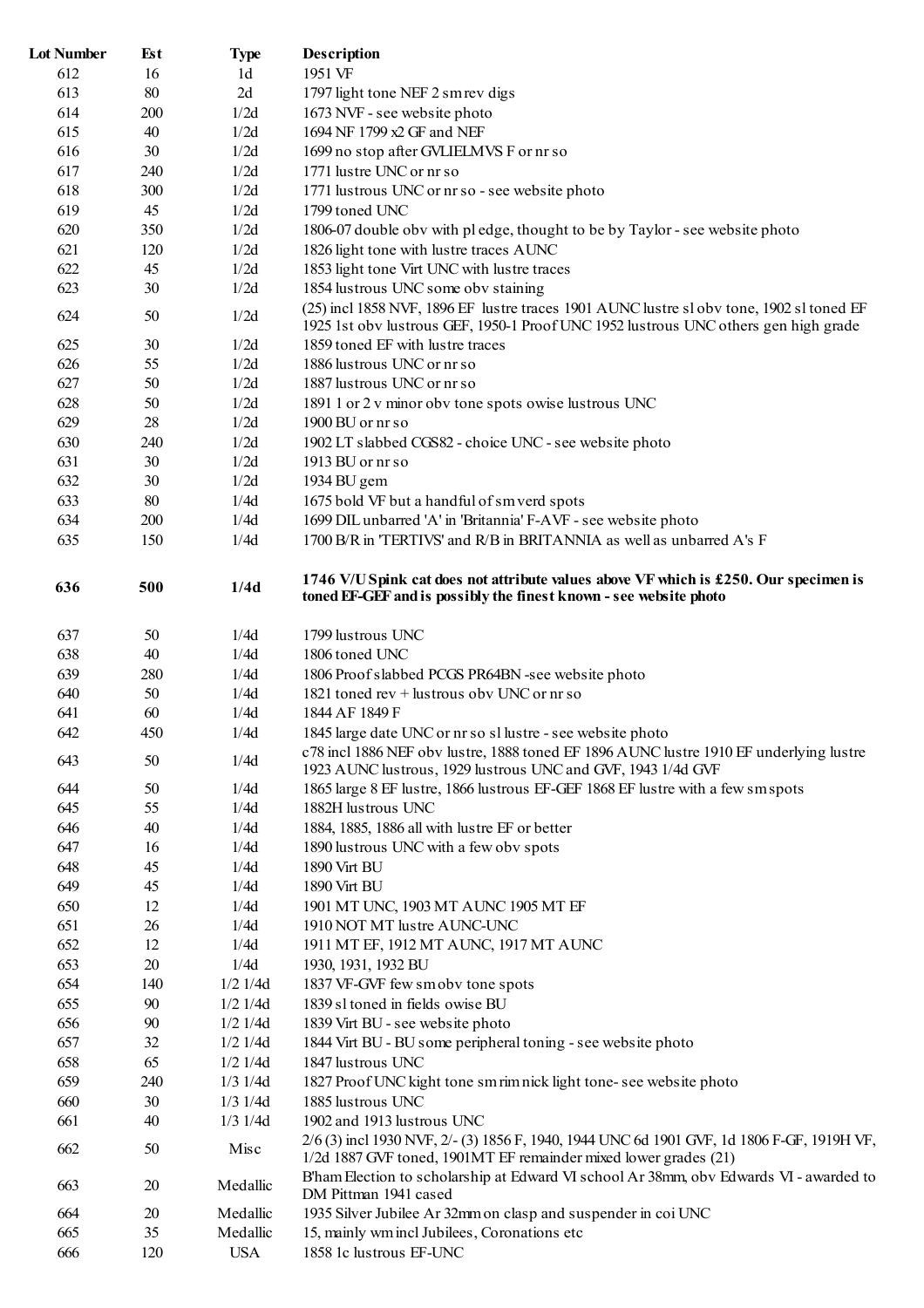| <b>Lot Number</b> | Est    | <b>Type</b>                 | <b>Description</b>                                                                              |
|-------------------|--------|-----------------------------|-------------------------------------------------------------------------------------------------|
| 667               | 30     | Mexico                      | 1817 8R AF/F obv scr, 2R 1775 FM F 1935 Peso UNC 10c 1921 GVF, 1c 1873 GEF toned 1882<br>5c GVF |
| 668               | 20     | Greece                      | 1978 Proof FDC or nr so 50 Dr in coi - nice tone                                                |
| 669               | 50     | Italy                       | 1917 2L EF, 1954 50L UNC                                                                        |
| 670               | 50     | Belguim                     | 1910 1 F UNC-BU S Africa 1892 3d EF                                                             |
| 671               | 5      | EAfrica                     | $36$ Br W Africa + E Africa incl some sil                                                       |
|                   |        |                             | Please note that accessories are room bids only                                                 |
| 672               | 30     | Access                      | 6 Lindner trays                                                                                 |
| 673               | 20     | Access                      | Coin/Medallion 10 trays                                                                         |
| 674               | 20     | Access                      | Coin/Medallion cabinet 10 trays                                                                 |
| 675               | 20     | Access                      | Coin Cabinet 10 trays                                                                           |
| 676               | 20     | Access                      | Coin Cabinet 10 trays                                                                           |
| 677               | 25     | Access                      | 5 lindner trays                                                                                 |
| 678               | 25     | Access                      | 5 lindner trays                                                                                 |
| 679               | 25     | Access                      | 5 lindner trays                                                                                 |
| 680               | 25     | Access                      | 5 lindner trays                                                                                 |
| 681               | 5      | Access                      | 5 Whitman folders, coin album with 11 pages                                                     |
| 682               | 35     | Access                      | 7 hard backed Westminster cases ea holding 3 trays                                              |
| 683               | 25     | Access                      | 5 wooden cases each holding 2 trays                                                             |
| 684               | 25     | Access                      | 9 Westminster 'card' cases ea holding 2 trays                                                   |
| 685               | 45     | Currency                    | c 65 693/4 \$ USA FV                                                                            |
| 686               | 260    | Currency                    | c 467 Swiss Fr + $\epsilon$ 3.10 FV                                                             |
| 687               | NO LOT | NO LOT                      | NO LOT                                                                                          |
| 688               | 160    | Silver                      | c£7.66 Pre 47                                                                                   |
| 689               | 60     | Silver                      | c £2.22 Pre 20                                                                                  |
| 690               | 60     | Silver                      | USA \$12.45 FV incl 10 post 1964 1/2 dollars and 149g c approx 0.8-0.925                        |
| 691               | 100    | Silver                      | c50p Pre 20, 80p Pre 47, Edward VII set of sil 3 d, 1900 6d BU, 1898 1/- UNC etc - worth a look |
| 692               | 30     | Misc                        | brass sovereign scales                                                                          |
| 693               | 5      | Decimal                     | 1971 1/2p BU in RM rolls (4)                                                                    |
| 694               | 120    | Proofs                      | 33 seriously impaired Proofs of Jamacia and Bahamas mainly silver                               |
| 695               | 75     | Medallions                  | 1937 Coronation of George VI by Metcalfe in coi Ar 57mm light tone AUNC E2046                   |
| 696               | 65     | Medallions                  | 1897 Victoria Diamond Jubilee by de Saulles in coi Ar 56mm EF sm obv scr ek                     |
| 697               | 10     | Foreign                     | 1974 Barbados Proof set FDC in coi dam to case                                                  |
| 698               | 10     | Foreign                     | 1975 Barbados Proof set FDC in coi dam to case                                                  |
| 699               | 40     | <b>Empty Proof</b><br>Cases | 2x 1951, 2x 1950, 1937 and 2x 1927                                                              |
| 700               | 60     | £1.00                       | 1988-89, 1993-94 sil Proof Peiford in coi                                                       |
| 701               | 150    | £2.00                       | 1989 sil Peiford £2 (2 coin set) FDC                                                            |
| 702               | 160    | Silver                      | Austria Marie Theresa Thalers x11 BU                                                            |
| 703               | 70     | Gold                        | Canada 1994 Proof dollar (remembrance) in coi                                                   |
| 704               | 30     | sil Proof                   | 2000 sil Proof FDC + FDC sil Proof IOM 1981 1/-                                                 |
| 705               | 10     | Access                      | Coin/Medallion cabinet 6 drawers                                                                |
| 706               | 20     | Italy                       | 1914/15 2L EF                                                                                   |